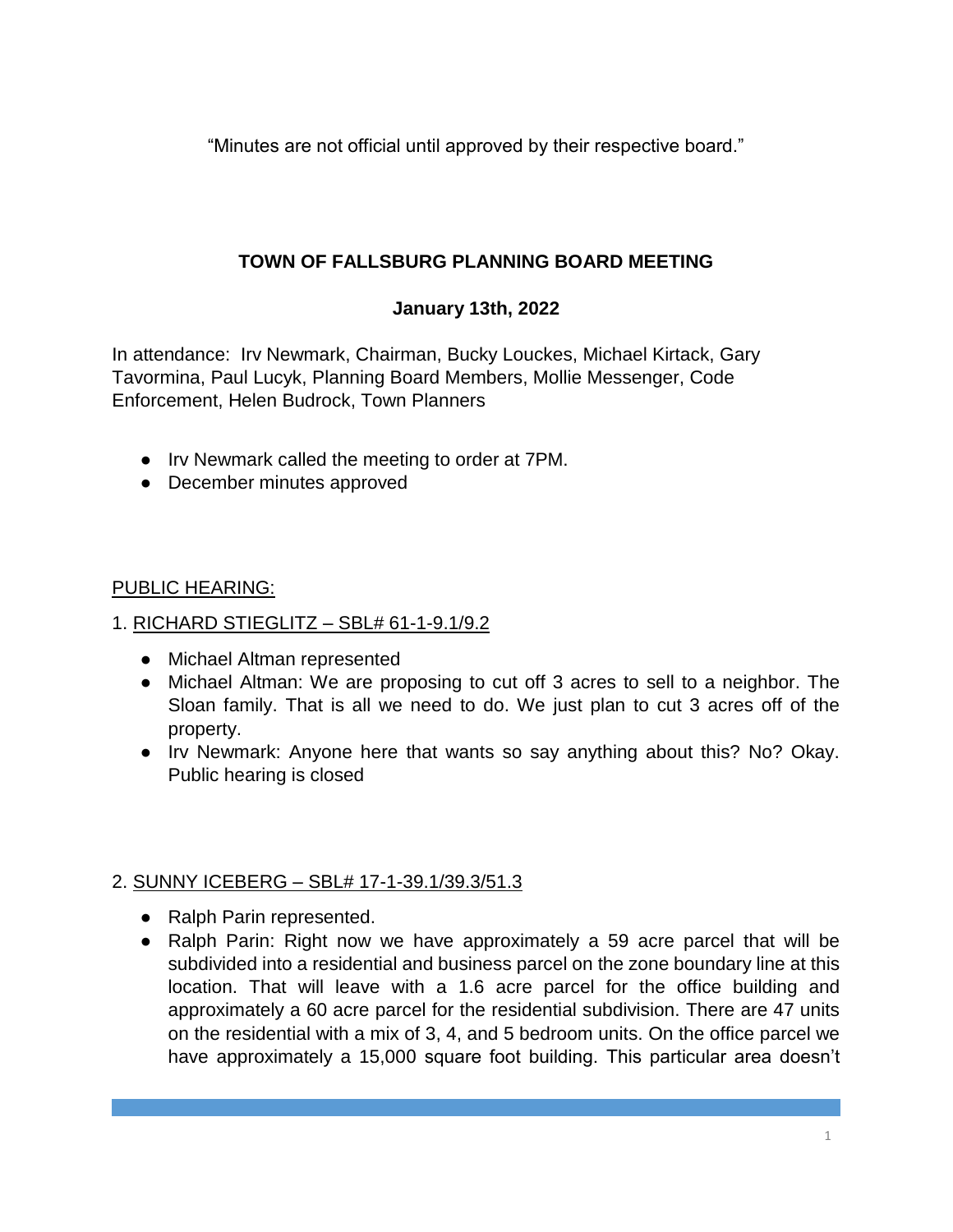show the modifications but we have increased this pavement to make it zoning compliant.

- Irv Newmark: Anybody want to speak on this? We will be hearing this on the agenda later.
- Ralph Parin: Here is the rendering of the office. This is the rendering of what the units will look like.
- Irv Newmark: Okay nobody else? We will close the public hearing

### 3. NOE VARGAS – SBL# 58-1-38/39

- Lawrence Johnson represented.
- Lawrence Johnson: They have 6 acres on the right side of the lot. On the left side of the lot they have a small house. They want to expand that to 30 by 30. The construction will be for a barn that is 40 by 70 and an addition to the 30 by 30.
- Mollie Messenger: Is that a garage?
- Lawrence Johnson: This is all Newton's stuff right here.
- Mollie Messenger: Okay. You have the construction all started there but you did it in the opposite way right?
- Lawrence Johnson: Yes.
- Mollie Messenger: The barn is parallel to the road not perpendicular.
- Irv Newmark: Anybody want to speak about this? Any comments? No? Okay public hearing is closed.

#### NEW BUSINESS:

1 RICHARD STIEGLITZ – SBL# 61-1-9.1/9.2 – Requests a lot line improvement. Zone: AG. Acres: 40.50. Location: Grey Rd., South Fallsburg. Cross Roads: Wildwood Dr.

- Michael Altman represented.
- Michael Altman: I am here on behalf of Michael Altman. I represent the purchase. They purchased from Mr. Stieglitz a property adjacent to this piece and want to add on an additional 3 acres. We are proposing to subdivide this current property to give my clients 3 acres and then they maintain the rest.
- Irv Newmark: Anybody on the Board have any questions?
- Bucky Louckes: What side of the road is this on? The Riverside side?
- Irv Newmark: Yes.
- Bucky Louckes: No that's a condo or some kind of association.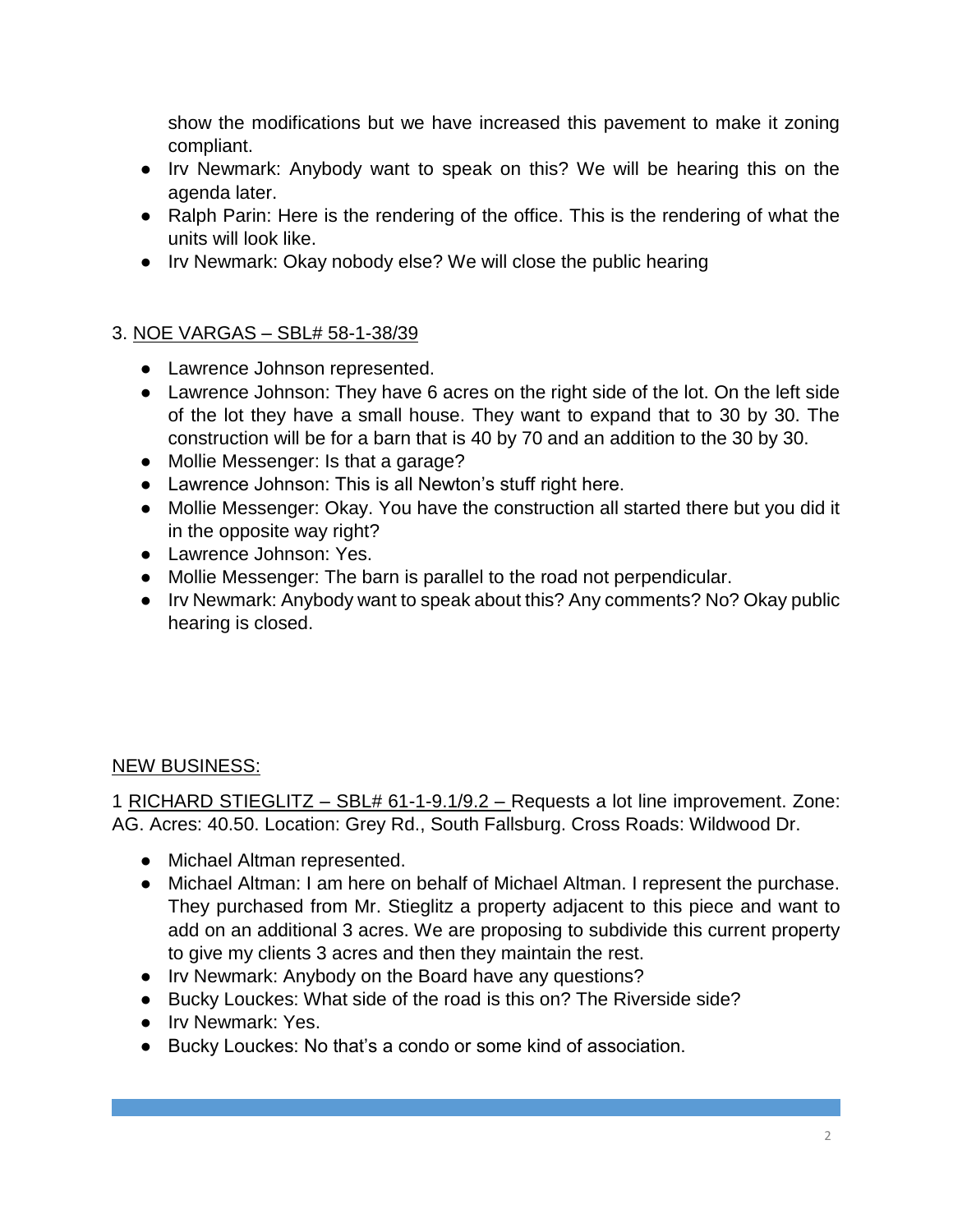- Irv Newmark: Beyond that is a private house that is Richard Steven's house.
- Michael Kirtack: It is after the bungalow colony.
- Bucky Louckes: He has a garage there right?
- Irv Newmark: Past the garage.
- Michael Altman: This is the house. These are the 3 acres proposed.
- Bucky Louckes: I just wanted to make sure.
- Irv Newmark: I just want to make a statement. I represent Mr. Stieglitz in the sale of the other property. I have no interest in this. This is a private deal that began way before I had anything to do with the property. Whatever property that is remaining and the garage next door and his house in the coop I have them for sale. I have nothing whatsoever to do with this. Anybody else?
- Gary Tavormina: How do we handle the 10 acre minimum?
- Mollie Messenger: They are improving the lot to make it more. It is only an acre now. They are improving it by 2 acres and making it 3. They are not making it less conforming.
- Gary Tavormina: So this is not a legal problem?
- Mollie Messenger: No they are improving it. It is getting closer to the zoning compliance. The other property is 38 acres or something like that.
- Irv Newmark: So what do we need to do?
- Mollie Messenger: There are no comments? Okay. It doesn't need any kind of SEQR. You just make a motion.
	- MOTION:
	- Michael Kirtack motions for approval. Bucky Louckes seconds. All in favor.

2 FOUR CORNERS NY LLC – SBL# 39-1-34.6 – Requests site plan review for the use of the warehouse and existing two family home. Zone: B/REC. Acres: 6.98. Location: 5629 SR 42, Fallsburg. Cross Roads: Brickman Rd.

- Abraham Fry represented.
- Abraham Fry: I am coming before the Board for this property. It is about a 6.8 acre lot on the D zoning. I was approved before the zoning was changed. It was approved for 26 units by the Planning Board. I would like to get approvals for the same plans.
- Bucky Louckes: Are there violations?
- Mollie Messenger: Your application to the Planning Board was to just add the warehouse so I'm not sure what that was about. You're not on the agenda to discuss the 26 units that may or may not been previously approved I am not sure. The Planning Board would like to hear what the plan is because it is confusing.
- Abraham Fry: I would like to read the exact old approvals which was done without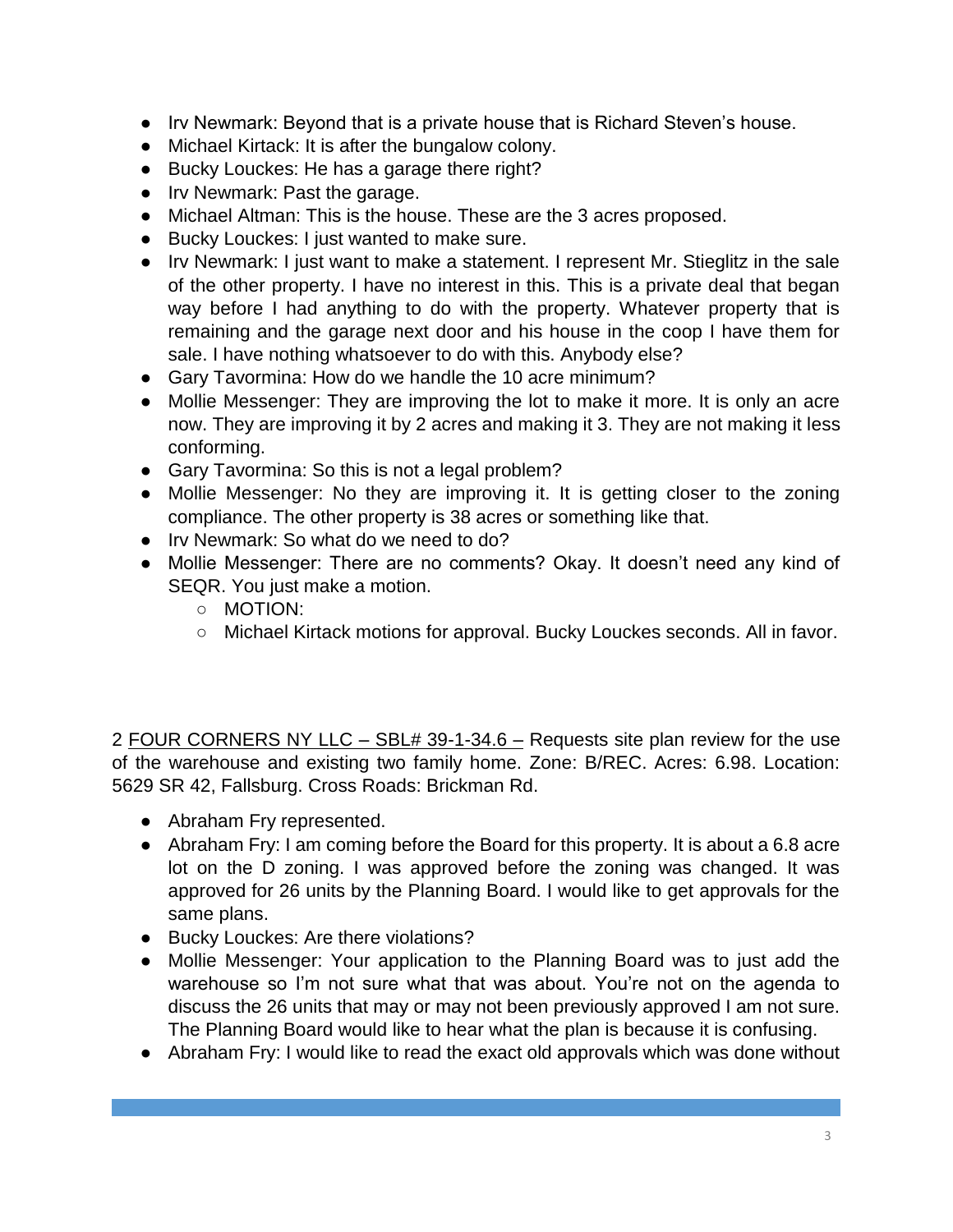the warehouse.

- Mollie Messenger: So you don't want the warehouse?
- Abraham Fry: We had some back and forth and we actually got an attorney we are working with. They told me that they would not be able to come to the meetings. We gave him 196 pages of the previous approvals. He will be in front of the Board next meeting. Now that I am in front of the Board I wanted to check in to see what the Board has to say about the property.
- Michael Kirtack: Do they have to start all over again?
- Mollie Messenger: I don't know anything about the 26 unit property. That was like 2004 or 2005.
- Irv Newmark: What is the plan with the warehouse?
- Abraham Fry: Basically my cousin called me up about a month ago and hired me to do whatever construction was left on the project. We went back and forth over what the best deal is for him. Denise told me to try to go for commercial building in the same zone because it is where I can get approved. The customer insisted on the 26 units because we had it modularly built. Even though the zoning was changed we are allowed to resume a previous zoning if something was done while I was going for approvals. Since we began without approvals and began construction as of now we have a modular unit.
- Mollie Messenger: You are not connected to the sewer and water.
- Irv Newmark: Where do they stand with that?
- Mollie Messenger: I don't know where they stand at all. There is a builder's risk agreement that I believe they put in the model on their own because we weren't sure where anything was at. They weren't allowed to hook up to water and sewer because it was just a model. Now we have to do all of that research. I would suggest that you send whatever paperwork to the attorney to me.
- Abraham Fry: That is it.
- Mollie Messenger: Okay so all the stuff Denise sent you is the stuff you are talking about?
- Abraham Fry: Yes. Beside we had to mark some stuff.
- Discussion.
- Irv Newmark: You need an engineer then you need to submit stuff.
- Mollie Messenger: You are going to need an engineer because things may have changed as far as water and sewer connections and different SWPP requirements and all kinds of things. We probably need to schedule a work session with the Planning Board staff to go over all these details to see where this project is at and see how to move forward.
- Abraham Fry: So the best thing is to set up a work session or come to the Planning Board? I'd rather hire my attorney than my engineer.
- Irv Newmark: You're going to need an engineer because there are probably going to be questions that you won't be able to answer but an engineer will.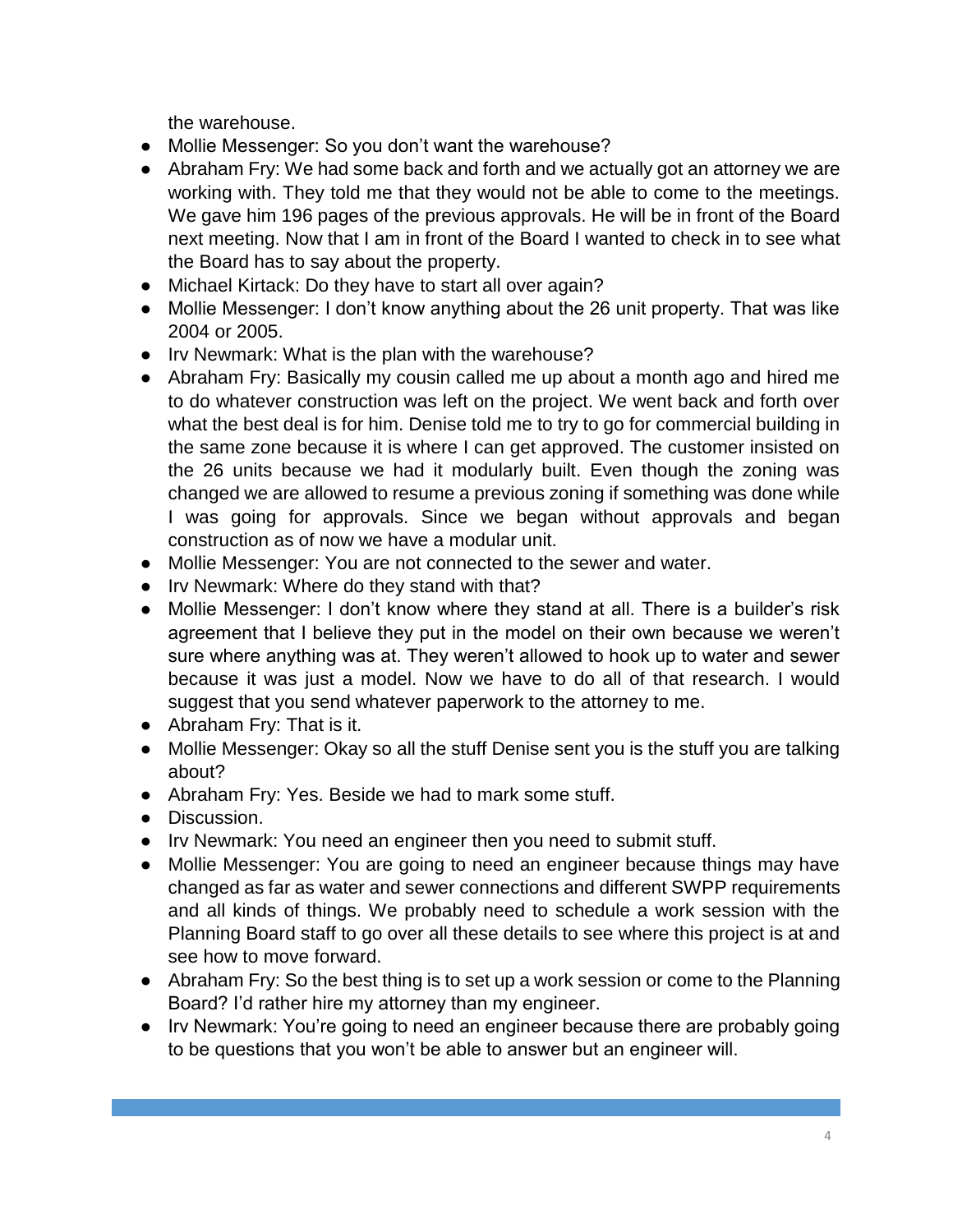- Abraham Fry: Denise told me that I won't clearly get approved.
- Irv Newmark: You may very well get approval but you have to start all over.
- Helen Budrock: The first question is really a legal interpretation which is what the work session will hopefully clear up. Your attorney can kind of make his case is whether or not you have vested rights. If you have vested rights because you already constructed that model unit then we can proceed with the process from there. If it is determined that you do not have vested rights because there was a prior agreement or whatever the case may be then you have to start from square with the current zoning. That really is the first question that needs to be answered and as Mollie said that would be easiest if we had a work session. Looked at the old plans and figured things out. We had a similar situation with the project in South Fallsburg where it was 15 years old. They were coming back and wanted to make some changes but it was still a valid site plan because they had invested money and they had vested rights.
- Abraham Fry: I will send over the documents from the town.
- Mollie Messenger: I have what Denise sent. If you have new stuff.
- Abraham Fry: No. We will hire Steve Marshall and set up the work session.
- Mollie Messenger: Just tell Denise you want a work session and I will put you into the schedule.
- Abraham Fry: We will work with them. I really appreciate the town for everything.
- Helen Budrock: The Planning Board is interviewing attorneys right now I think it is critical to have whoever the new attorney will be since it is a legal interpretation. From a timing perspective because we are kind of in between.
- Paul Lucyk: When I was on the Zoning Board there was people that came in and they were talking about putting a motel there. Taking the modular that is close to the road and moving it out and changing it. It never came to happening.
- Abraham Fry: That was the previous owners. I can just say from my side that the new owner is ready to go through this project and finish it out.
- Discussion.
- Bucky Louckes: What's the story with the building (inaudible) up there?
- Abraham Fry: This is the phone call I got for it. The owner bought it and wants to rebuild it. The reason he stopped down was to get the code. Before I even gave him the code we started going back and forth about what he wants to do. He came across his best option.
- Bucky Louckes: Getting rid of it?
- Abraham Fry: Get rid of the old building.
- Bucky Louckes: Your best bet is before you even think about coming back you get that cleaned up. This will be the second time it is here already. The third will come and the building will be still up.
- Abraham Fry: I feel confident in the owner.
- Bucky Louckes: So we will see it cleaned up then.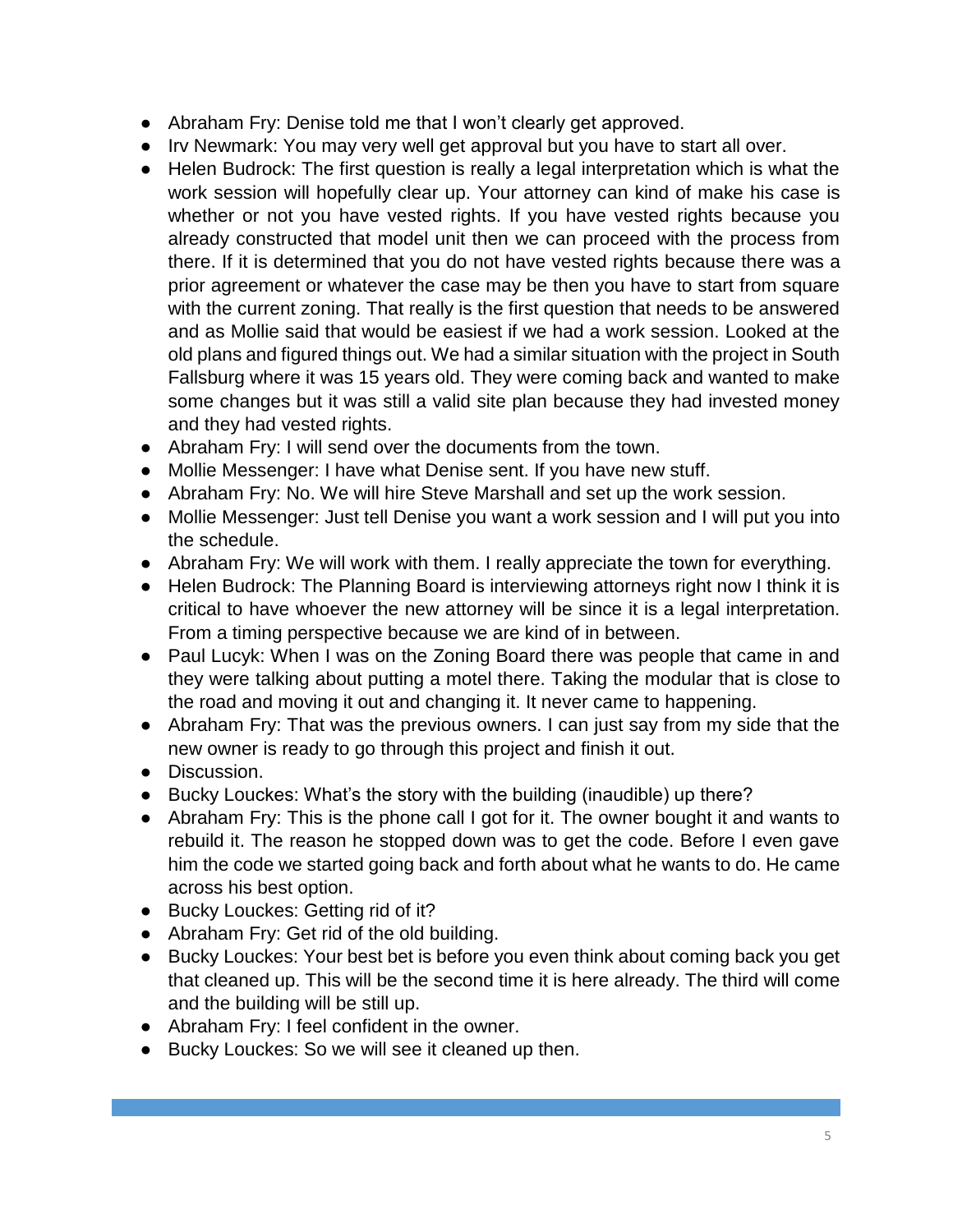- Helen Budrock: What the Planning Board is saying is it would be a gesture of good faith.
- Irv Newmark: Sign up for the work session. She will tell you what the new rules are. Helen you are on board with this?
- Helen Budrock: If that is your desire.
- Irv Newmark: It is 26 units you are on.

3 CAMP KRULA - SBL# 39-1-86.1 - Requests site plan review to replace 6 buildings (12 units) destroyed by fire, replace the pool and a master plan for the entire site to convert it into a duplex development. Zone: R. Acres: 16.12. Location: 5405 SR 42, South Fallsburg. Cross Roads: Gamble Road.

- Joel Kohn represented.
- Joel Kohn: In 2019 we submitted an application to replace the unit that was destroyed by fire. During the Planning Board meetings (inaudible) so if and when they are prepared we should have a master plan. We had to redo the whole plan and make it into like a tube like development and get some variances from the Zoning Board of Appeals. We went to the ZBA to get the variances we needed to get. The Zoning Board does not feel comfortable at the time they thought it was too substantial. We did not get them from the Zoning Board but we have to move forward with that application. One thing that did move forward was relocating the pool. The pool is in front of the property and we want to relocate that to the back of the property. We got the variance in 2020 and haven't built it yet. Now we are back to the Planning Board for this application. A lot of effort has been put into redesigning the master plan and eliminate some of the variances. We had a total of 9 variances now we have 4 variances which 3 of them will be there regardless of if it stays a bungalow or becomes a duplex. The only variance that will be there ultimately is the lot coverage. The lot coverage is going from 31% to 42.8%. Other than that we are not increasing any of the natural borders. We are making them better for setbacks. We are making the separation between the buildings better. Most of the buildings do not meet separation but with the new plan all of them will. Tonight we are hoping for the Board to deny the project.
- Bucky Louckes: I have a couple questions. You have Gamble Road in the back there. You have homes on the other side of that? Is there any way we can put a buffer in between there? Plant some trees maybe? There are some people that live there.
- Joel Kohn: There is an existing parking area.
- Bucky Louckes: So when they park there is light shining on them. Can we do something about that? That would be good.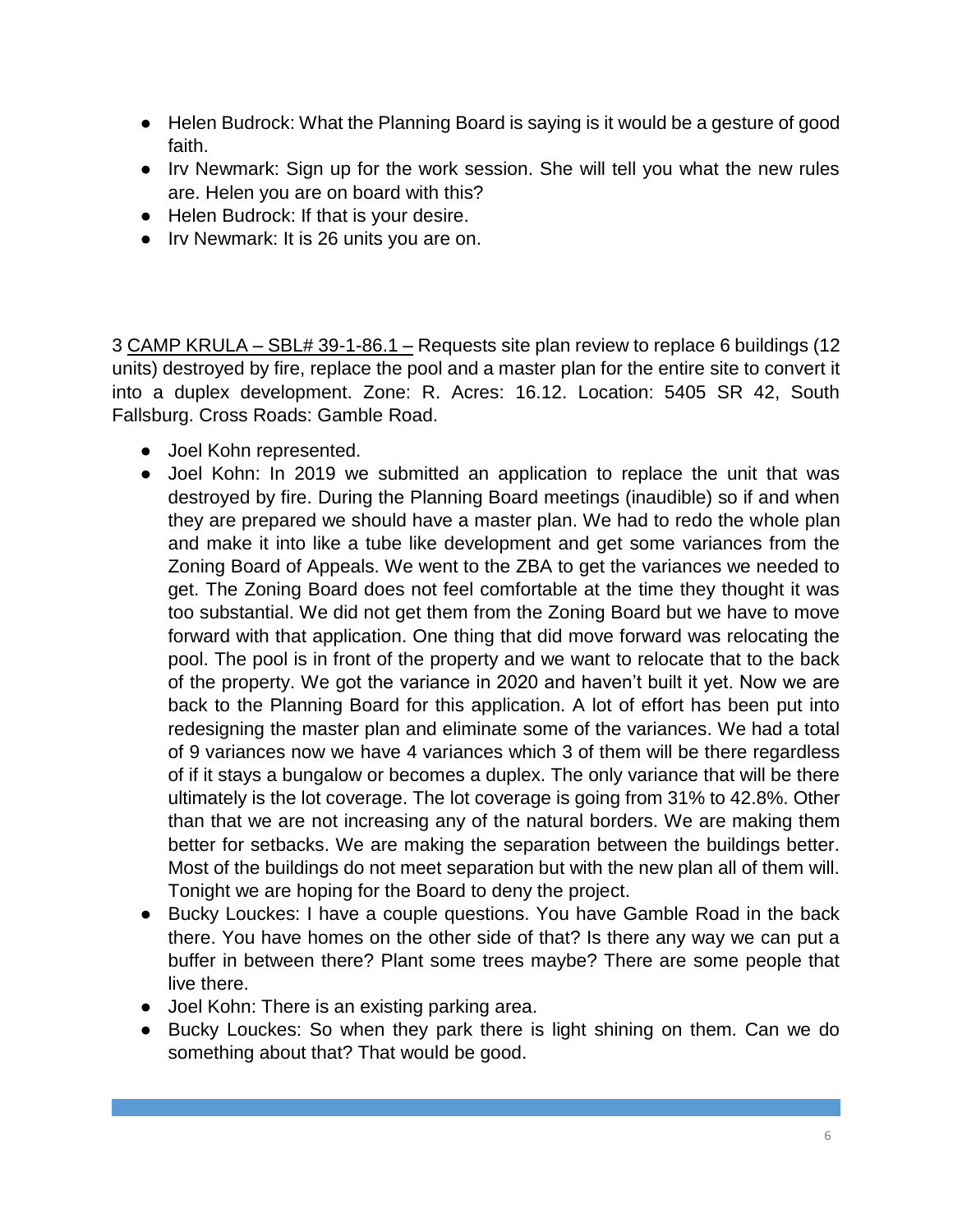- Joel Kohn: We will take a look.
- Bucky Louckes: The next thing you have a main gate that comes out by the sewer plant. You said that was going to be for emergency purposes only. This summer there was at least 4 trucks that got stuck in the middle of the road there, shut it down for a couple hours. Can you figure out how you are going to get an emergency vehicle from the other way?
- Joel Kohn: You can see on this plan the road will be realigned which will make it better for site distance and with grading as well. Hopefully this will be much better than it was before. Separate the application we submitted to clean up the property line between this property and the property to south. This is the property line. We are proposing to make it a straight line which will benefit this property and as well the next property. That will be an improvement but that will be a separate application.
- Irv Newmark: So these are bigger units so there will be more people on site?
- Joel Kohn: There may be some amount more of people on site but it is the same amount of units.
- Irv Newmark: But bigger units.
- Joel Kohn: Some of them will be bigger.
- Bucky Louckes: You meet separation on everything?
- Joel Kohn: Yes.
- Mollie Messenger: Have you done a bed count?
- Joel Kohn: No.
- Mollie Messenger: They will want to know what your bed count is now and what your anticipated bed count with this rework.
- Irv Newmark:Is this built in phases or all at one time?
- Joel Kohn: They are in phases. This was not planned at all. They only planned 12 units.
- Mollie Messenger: Can you point to the 12 units that you are trying to rebuild?
- Joel Kohn: Yes. The 12 units were in this corner.
- Mollie Messenger: They are moving in location. Just so the Planning Board understands you're not trying to build in the same location. This is spreading them out. So it is 12 units.
- Paul Lucyk: Did you check with the fire department?
- Joel Kohn: This can be sent to the fire department.
- Mollie Messenger: The rear setback you were always right to the property line?
- Joel Kohn: Yes.
- Mollie Messenger: It didn't look like that on that on the existing plan.
- Joel Kohn: No they didn't have a road all the way to the back.
- Mollie Messenger: So you're asking for a variance for those setbacks as well?
- Joel Kohn: Yes.
- Paul Lucyk: Is there any barrier?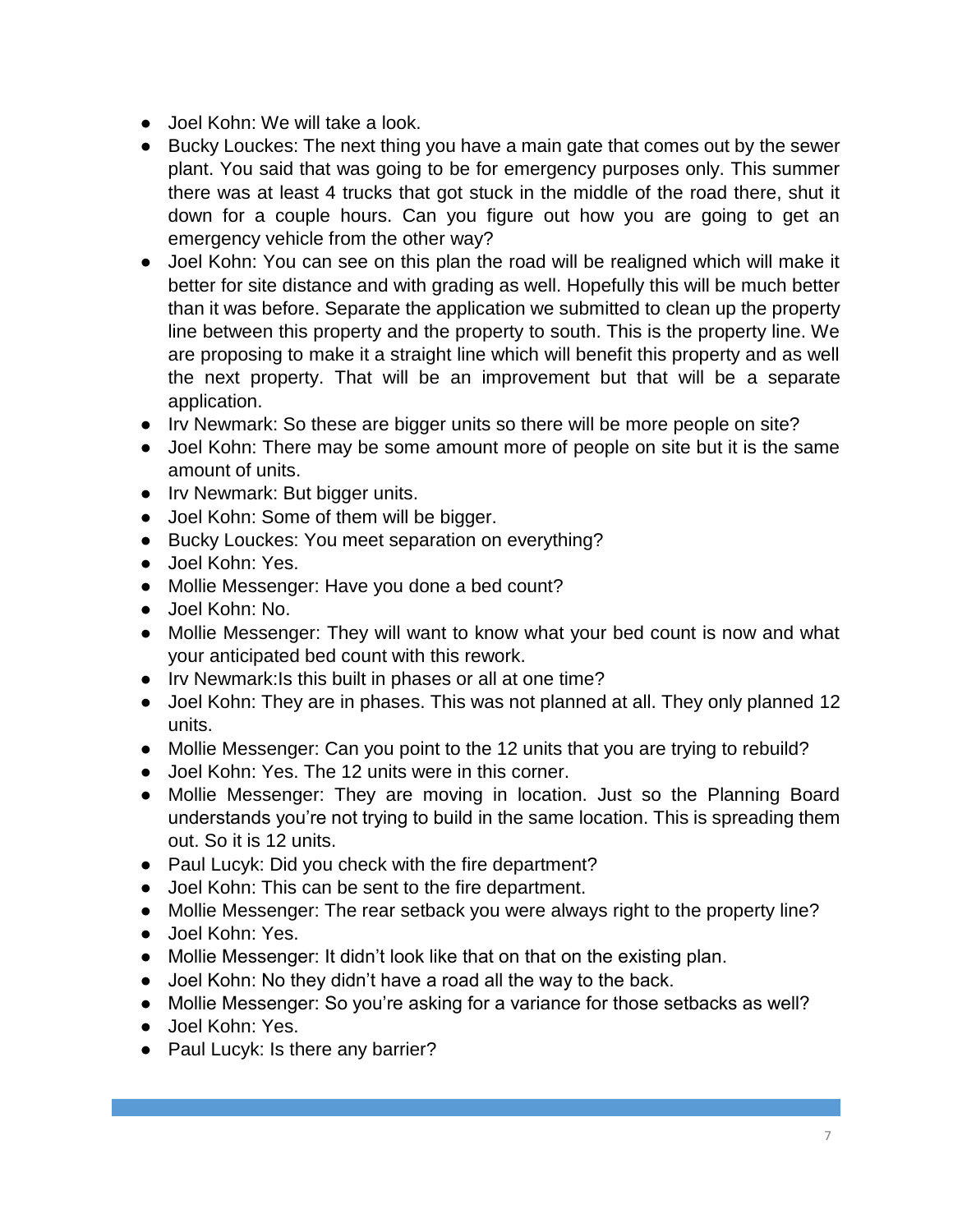- Joel Kohn: If you look at Alan's side they have their paved road right along the property line.
- Paul Lucyk: The main entrance is going to be a lower road.
- Joel Kohn: This is just for this building. It is an existing entrance which will be redone as well. This is an entrance to the site and this is another entrance.
- Paul Lucyk: Is that the main road where it comes in?
- Joel Kohn: Yes once you come to the synagogue and you come here from Gamble Road.
- Paul Lucyk: Is it a shared road on the property?
- Joel Kohn: No. There is an existing road at the property line on their property. Ken has an existing road on their side of the property that will be extended all the way down. There is some kind of road that comes in from this side but all the traffic will be directed to go this way.
- Mollie Messenger: I think this when this goes to 239 I think they are going to ask you to remove that entrance.
- Discussion.
- Irv Newmark: That's what they have as the main entrance.
- Bucky Louckes: That's not the main entrance. It is in the back.
- Irv Newmark: By Gamble Road?
- Bucky Louckes: Yes.
- Mollie Messenger: Where on the map is that over?
- Joel Kohn: This is the old road right now. This is where it is proposed to be.
- Mollie Messenger: Are you still trying to have it gated?
- Joel Kohn: We want to leave it open so people don't park. We want it open to they drive through it.
- Irv Newmark: Better have the engineer look at that site distance.
- Helen Budrock: One step at a time. ZBA first.
- Mollie Messenger: Are you confident you have all of the ZBA variances that you need.
- Joel Kohn: I prepared it if you want to review it or submit it.
- Mollie Messenger: If you can send it to Helen so she can review it.
- Paul Lucyk: How high are these buildings? The duplexes you are looking to build? Do they go right up to 30 feet?
- Joel Kohn: One story.
- Paul Lucyk: With the radius if you come off of Gamble Road and there is a big building will there be the radius for a fire truck to make a turn?
- Joel Kohn: This is the radius for fire trucks.
- Paul Lucyk: Okay.
- Irv Newmark: Okay we have to send you to the Zoning Board.
- Helen Budrock: Are you already on the agenda?
- Joel Kohn: No. He asked me why I said we wanted to review the variances.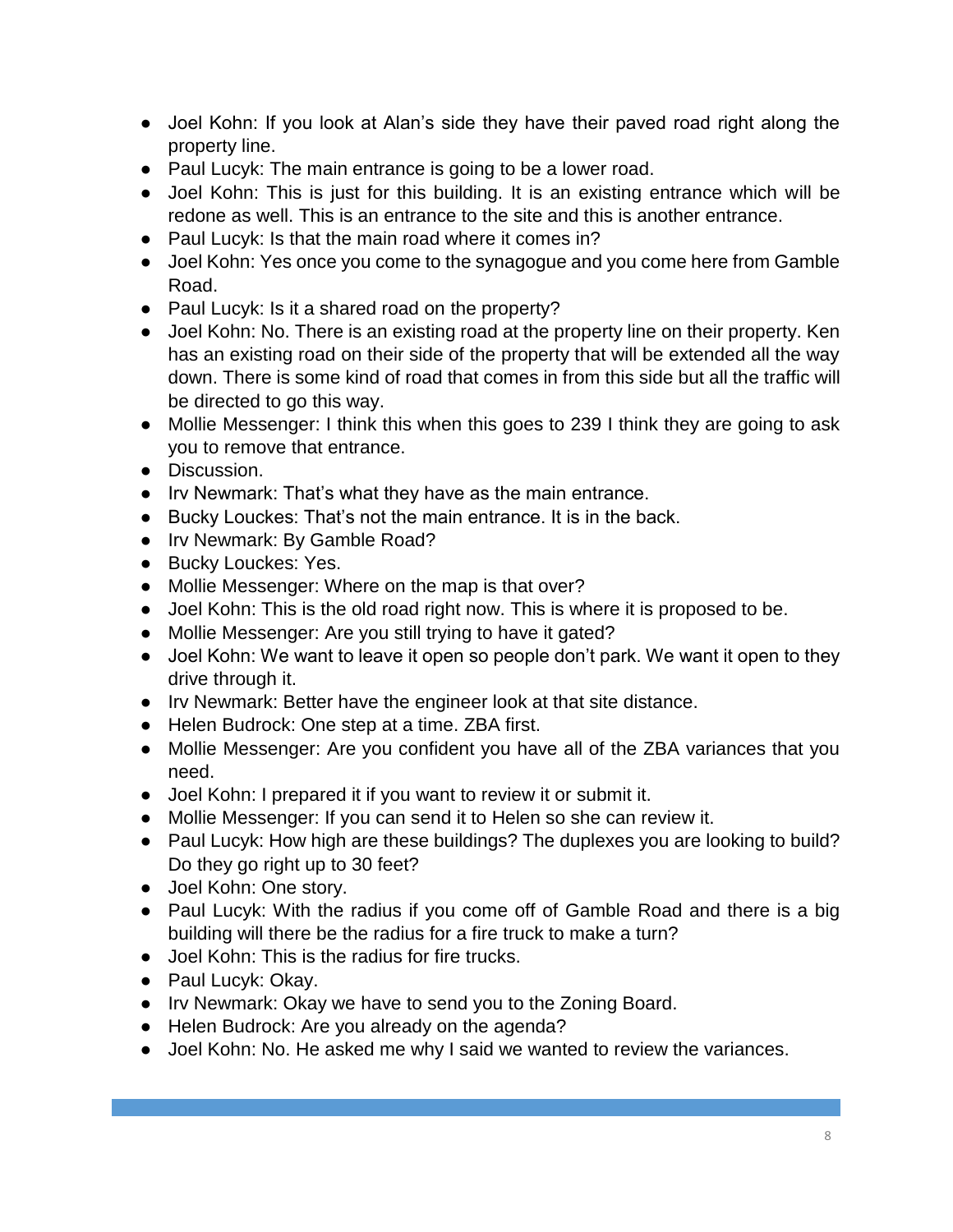- Irv Newmark: Motion?
	- MOTION:
	- Bucky Louckes motions to deny. Michael Kirtack seconds. All in favor.

4 NOE VARGAS – SBL# 58-1-38/39 – Requests site plan approval for the construction of a 40 x 70 barn. A request has been made to combine the parcels. Zone: REC. Acres: 5.70. Location: 92 Cauthers Rd., Glen Wild. Cross Roads: Glen Wild Rd.

- Lawrence Johnson represented.
- Irv Newmark: I have a question. Is this going to be used for storage? It is not an animal barn.
- Lawrence Johnson: What they have is a business. They have been going for 15 years. They buy it and repack. They need space to repack into smaller packages and then they bring it to the city.
- Irv Newmark: Does it meet the zoning to have a business there?
- Lawrence Johnson: We made it one lot.
- Irv Newmark: Does the zoning allow that type of business?
- Mollie Messenger: Do you do all of your shipping on your own? Is it a commercial business? Are you trying to do a home based business?
- Lawrence Johnson: It is a family business they are not hiring outside.
- Mollie Messenger: It is more or less a commercial barn.
- Lawrence Johnson: They are renting storage now at \$5,000 a month. They bought this land over 6 months ago. They want to put a building up so they can bring their business to their lot and continue.
- Mollie Messenger: That is also a different application that is not on our agenda tonight. That is if they were going to do a business you'd have to put in another application for a special permit. Right now you are only on the site plan for constructing the barn. You started constructing the barn without a permit and you moved the location of the barn. You are going to need to modify your plan to show the right orientation of where it is.
- Lawrence Johnson: I was just made aware of that. While I was gone I quess the septic failed. The contractor just decided to do what he was not supposed to do.
- Mollie Messenger: Does the Board have any questions about the actual construction or concerns with the barn or traffic? Really they need a whole new application.
- Irv Newmark: They need a whole new application because we want to know how many trucks are going in and out of the thing. The barn looks stock. I wouldn't call it a barn I'd call it a pole barn. Or a warehouse or something.
- Paul Lucyk: Do you have an engineer's plan of the foundation?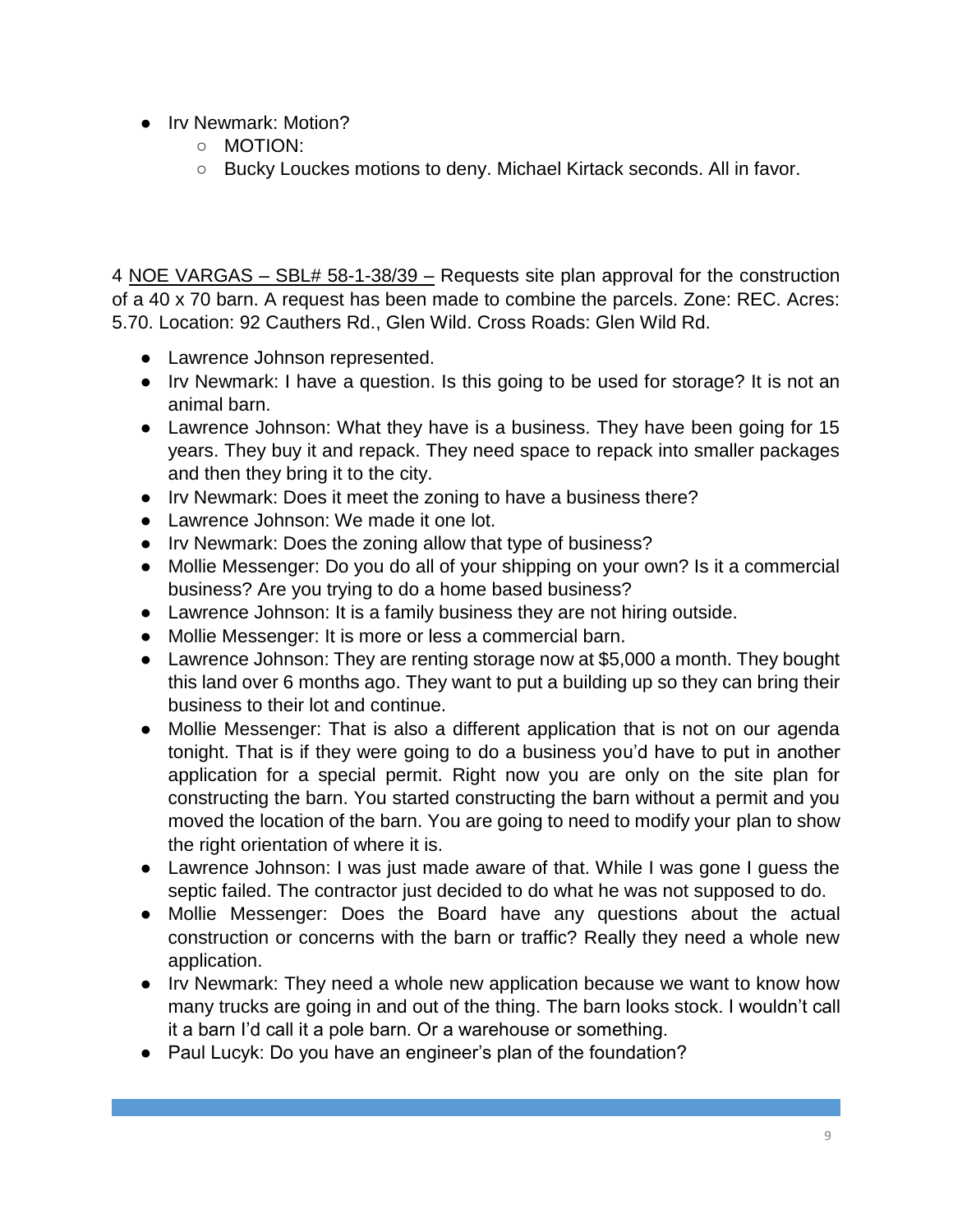- Lawrence Johnson: To me it was better to have a barn than a warehouse because that puts us in a different category. They're not really storing the things. The trucks come in, they repack it, they take it to the city.
- Mollie Messenger: Yes but a barn is for the purposes of food or animals. That's not what this is.
- Lawrence Jackson: So basically we call it a warehouse.
- Irv Newmark: So call it what it is. You will have to make a new application and say how many trucks a day. How big of a truck. Whether it is going to be allowed.
- Bucky Louckes: Do they have to go to the ZBA?
- Helen Budrock: There needs to be determination of whether it is a home occupation or a commercial use. Commercial uses are not permitted in that zone.
- Mollie Messenger: It is too big for a home occupation.
- Helen Budrock: So then you would have to go to the ZBA for a use variance because commercial operations are not allowed in the REC zone unless they are agricultural. That kind of thing. Campgrounds.
- Lawrence Jackson: Under the zoning it says you can have a home business.
- Irv Newmark: Home business is something in your house. Not that you have a big warehouse. At this point we don't know if you're allowed to do it without going to the Zoning Board. Make another application what you want to do. They will figure it out.
- Helen Budrock: The code says a home occupation should be conducted only within the dwelling unit or an accessory building but it should not occupy more than 25% of floor area of 500 square feet of floor space. How big is the barn?
- Michael Kirtack: 40 by 70.
- Helen Budrock: So quite a bit larger than what is permitted. You said the barn has already started to be constructed.
- Mollie Messenger: You are going to have to go to the Zoning Board to get a warehouse use for commercial use in a residential area.
- Lawrence Jackson: Then they are doing an addition on the house because the house is very small.
- Irv Newmark: Wouldn't that be a separate thing?
- Helen Budrock: That doesn't require Planning Board approval.
- Mollie Messenger: You are going to have to come back to the Planning Board go get denied.
- Irv Newmark: Come back with a new plan and we will tell you we can't do it and we will send you to the Zoning Board.

## OLD BUSINESS: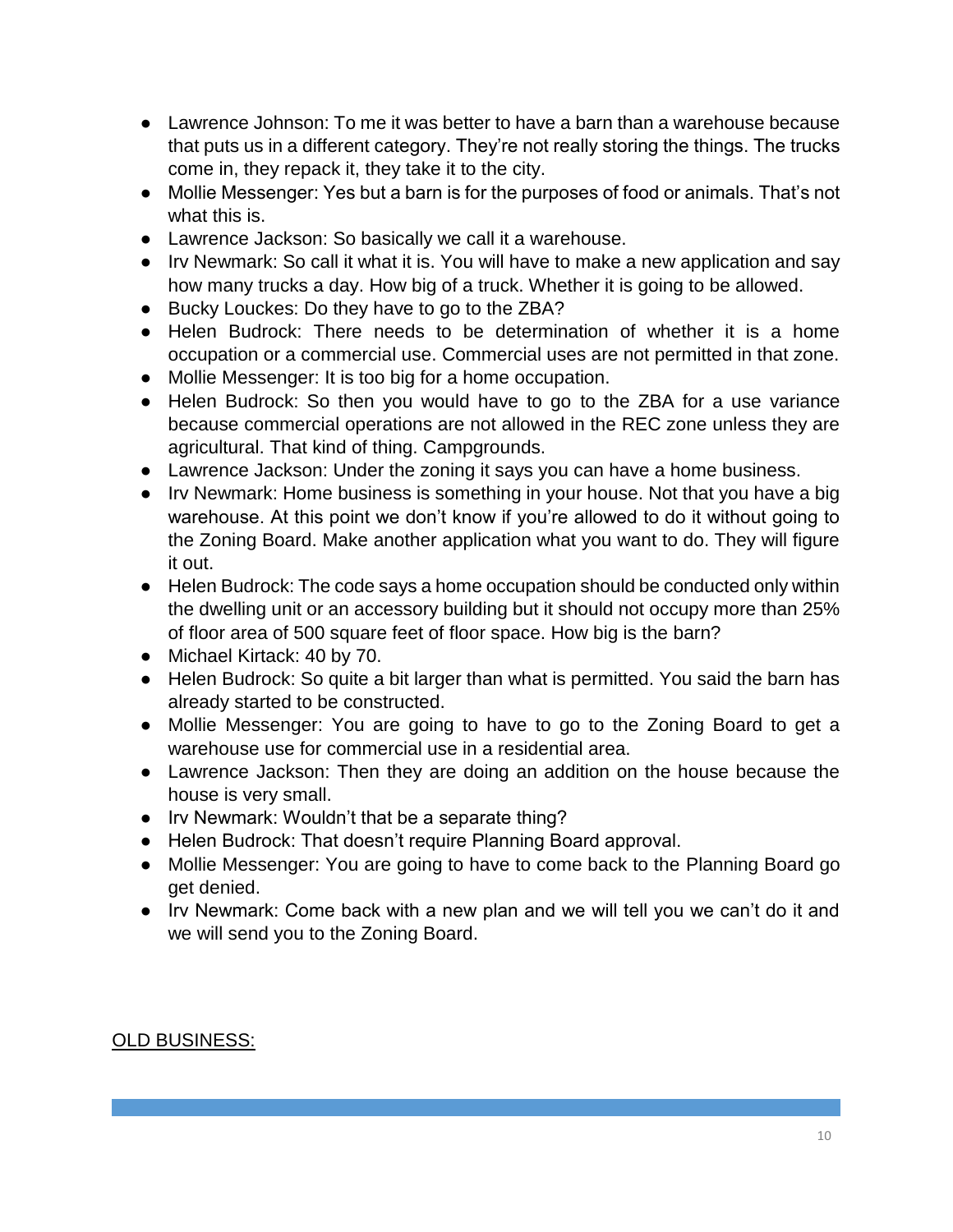1. CAMP SKWERE – SBL# 58-1-24 - Requests site plan approval to demolish 4 buildings and replace them with one dorm building with the same square footage. Zone: REC. Acres: 78.26. Location: 1123 Glen Wild Rd., Woodridge. Cross Roads: Davos Rd.

- Abraham Fry represented.
- Abraham Fry: This is the site plan showing the different locations. Connection to Wodoridge town water and sewer. The site distance for the entrance will be shown on the site plan. The plan with the new entrance and a sign showing the location of all the buildings and classifying at the front gate because it is a large colony. At the last meeting George did a walkthrough to see if we have any violations. I guess I gave it to the park commissioner. Did you get it?
- Irv Newmark: We don't know if Mollie has it.
- Abraham Fry: They gave us a letter. First an automatic opener for the front gate. If something happens it will automatically open. Number 2. Make the road wider. One at the main entrance basically. At the back of the building should be wider than 4 feet. Also to make sure any power lines on the way to the building should not be low. Number 1 is where the waterline and sewer lines are right now. The waterline we have running from this building all the way through the property. This is the sewer line. An existing sewer line is running to this part of the building.
- Irv Newmark: The sewer goes to the village of Woodridge?
- Abraham Fry: Yes.
- Irv Newmark: The water is wells right?
- Abraham Fry: Yes.
- Irv Newmark: The amount of people will be the same or more?
- Abraham Fry: They have kids in those four buildings. Last meeting we spoke about 120 or 140. Of course I am willing to listen.
- Bucky Louckes: You are going to have to start with your bed count right and then what you want to end up with. I mean a total bed count? Right Mollie?
- Mollie Messenger: We need it for the building. Did you get my email?
- Abraham Fry: Yes. It is 92 right now but they want to go to 130. At the end of the day he is ready to work with the bed count right now. The reason they want to increase the beds is because this building was built 3 years ago. Basically they had 4 buildings and 4 bathrooms for 92 kids. They want it to be more comfortable. Everything was maxed out.
- Mollie Messenger: You're either designing for 92 or for 130. We need to know what it is.
- Abraham Fry: Single regular beds will be 92. They won't increase anything.
- Mollie Messenger: What happens is it can go from a single bed to a bunk bed very quickly. If you want 130 students then you have to ask the Board for that. I think I have asked a couple of times in the last couple of meetings. It might not even be a lot. Has Mike done a water and sewer study to say what the demand is?
- Abraham Fry: They have not.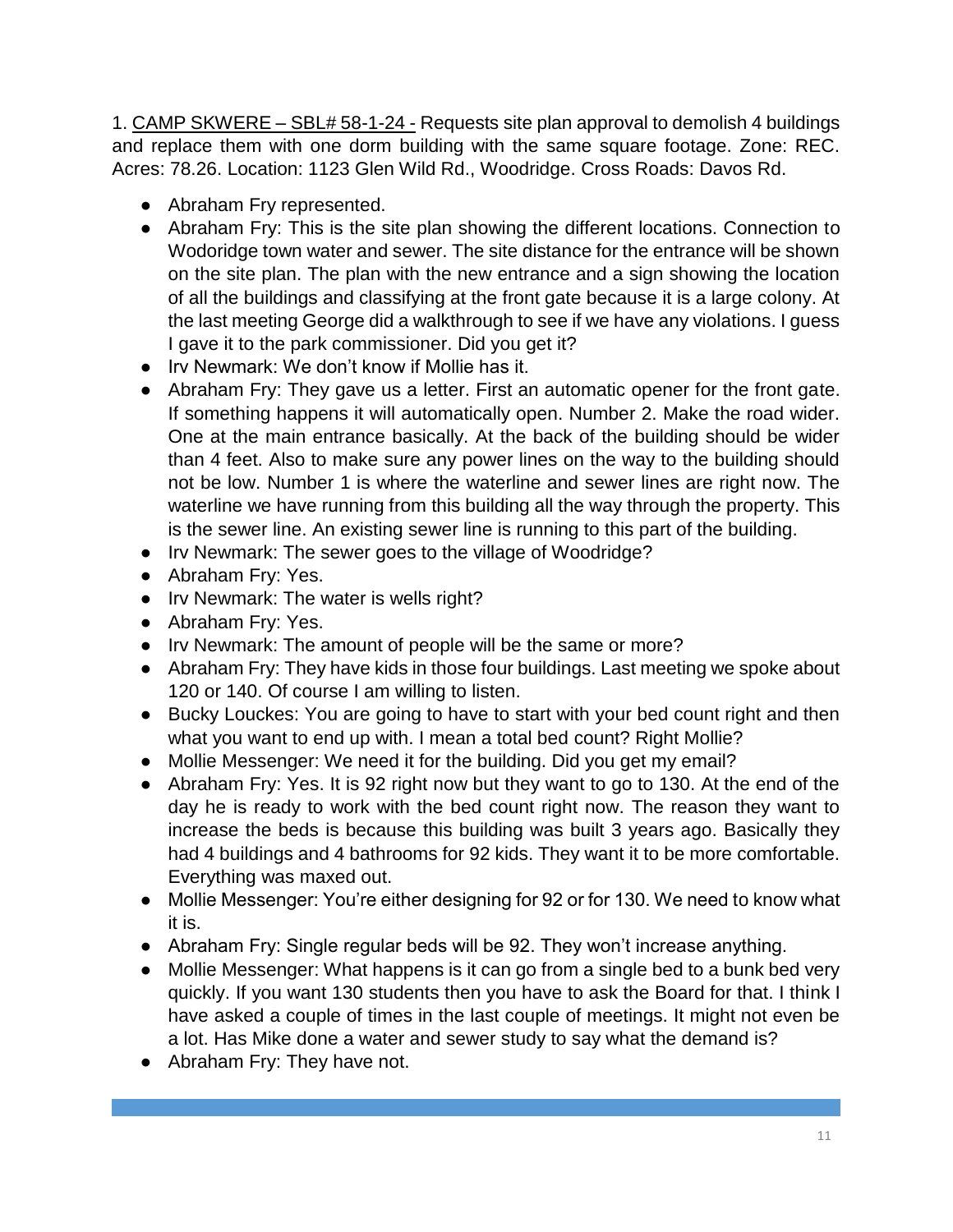- Mollie Messenger: That is really what you have to decide. The Board wants to review it for you and they are happy you are replacing the building. They need to know if it is 92 or 130.
- Abraham Fry: We were approved for 130.
- Irv Newmark: You should ask for the maximum of whatever you can put in. You have to check with the village of Woodridge if that additional is acceptable.
- Mollie Messenger: That is what you guys are hung up on is if you are asking for 130 kids that is fine but then you need to have your engineer say this is what the new flow will be. Do they accept it? This Board needs to know from Woodridge that it is okay. It may be minimal and it may not be a big deal.
- Audience: The truth is 130 kids is not a problem. We all know everybody has a different take. We may have 102 kids.
- Irv Newmark: You have to show what the maximum is. You are not asking for a lot but you have to do it the way they are asking.
- Abraham Fry: This is basically subject to a letter from the village of Woodridge sewer department. Or do we have to come back? It is basically the same size and layout. They want to leave the building.
- Irv Newmark: I think you need to tell the village board and they will give you a letter. Once you have that letter.
- Abraham Fry: That we can just come to Mollie with the answer and if that it is approved.
- Irv Newmark: We have to see that before we can approve the project. We have to see all these things. We're not saying no at this point.
- Bucky Louckes: Is this the camp on the right or the left?
- Abraham Fry: The right. The first one. They said we should change the front.
- Irv Newmark: So it looks nice.
- Bucky Louckes: Good, make them a little nicer.
- Paul Lucyk: A lot of those buildings are very close. They are the original. Is there anything besides these big dormitories that is going to be replaced?
- Irv Newmark: Not at the present time.
- Abraham Fry: I think they were checking on the elevations?
- Mollie Messenger: The elevations you sent are just line drawings.
- Abraham Fry: Okay that is the design part. That is good enough to show something. Every single one is a little different but the same concept. One side is lower because it is on a slope.
- Bucky Louckes: Can you see this from the road?
- Abraham Fry: No.
- Discussion.
- Paul Lucyk: One floor or two floor?
- Abraham Fry: One floor. It is on a slope. Half of the buildings will have a basement. The lower side will have a basement.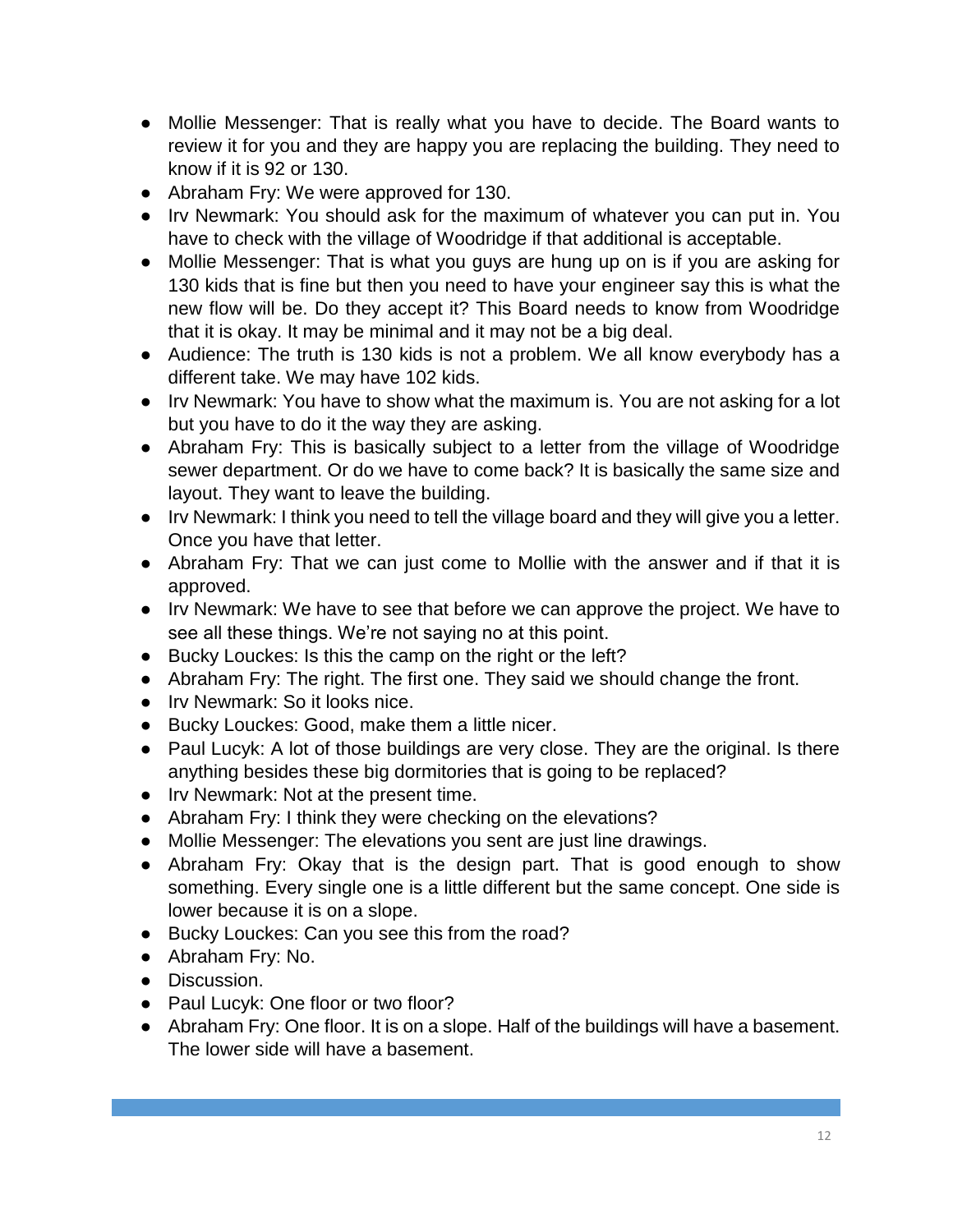- Paul Lucyk: The purpose of the basement is storage?
- Abraham Fry: Storage. They had designed windows but there was no place for it.
- Bucky Louckes: Why don't you figure this out? The basement that you have there which you know are going to do. Figure out classrooms and put it on the plan.
- Irv Newmark: If you're going to do it, do it.
- Bucky Louckes: I guarantee that if I pull up there in the summer time the kids will be in there. I am just saying. That way you only have to come back once.
- Irv Newmark: They have a few things they have to do and they have to get into the actual details of the building.
- Mollie Messenger: They brought nicer renderings today which is good. I don't think this needs to go to the consultant. It is off the road and it is an improvement so I am fine with that. They need to continue with the work with the engineer because their engineer still needs to give the capacities.
- Audience: Would it be ideal to come back another month? Give it more time? I guess we have to work with the buildings to get permits.
- Mollie Messenger: You have to come back either way because this Board can't do anything without that engineering stuff. You can certainly submit your building plans. You can demo those units. You can get the demo permit.
- Audience: I can get a demo permit from the Building Department. I cannot demo the building before I have proof of this building.
- Mollie Messenger: You can still demo. The worst case is Woodridge will say you can only have 92.
- Bucky Louckes: You are going to get a new building either way. You're either going to have 92 or 136.
- Helen Budrock: Do they have to go to the village board or just having their engineer submitting a letter to the village engineer stating the intent?
- Discussion.
- Helen Budrock: Okay the faster you can get your engineer to do those calculations you could be back here on the next agenda.
- Discussion.
- Bucky Louckes: Just figure out what you're going to do downstairs while you are at it.
- Mollie Messenger: There is a lot. Put the sign up. Put those road where it belongs. Demo those buildings. Put the application in. All of those things can be done.
- Audience: So I can demo those buildings?
- Bucky Louckes: You have to get a demo permit. That is going to take you time. You have plenty to do beforehand.
- Abraham Fry: We know we can get approved the only difference is the bed count.
- Helen Budrock: Exactly. The worst case scenario is it is the same bed count.
- Discussion.
- Mollie Messenger: The same way you need to talk to Woodridge about the sewer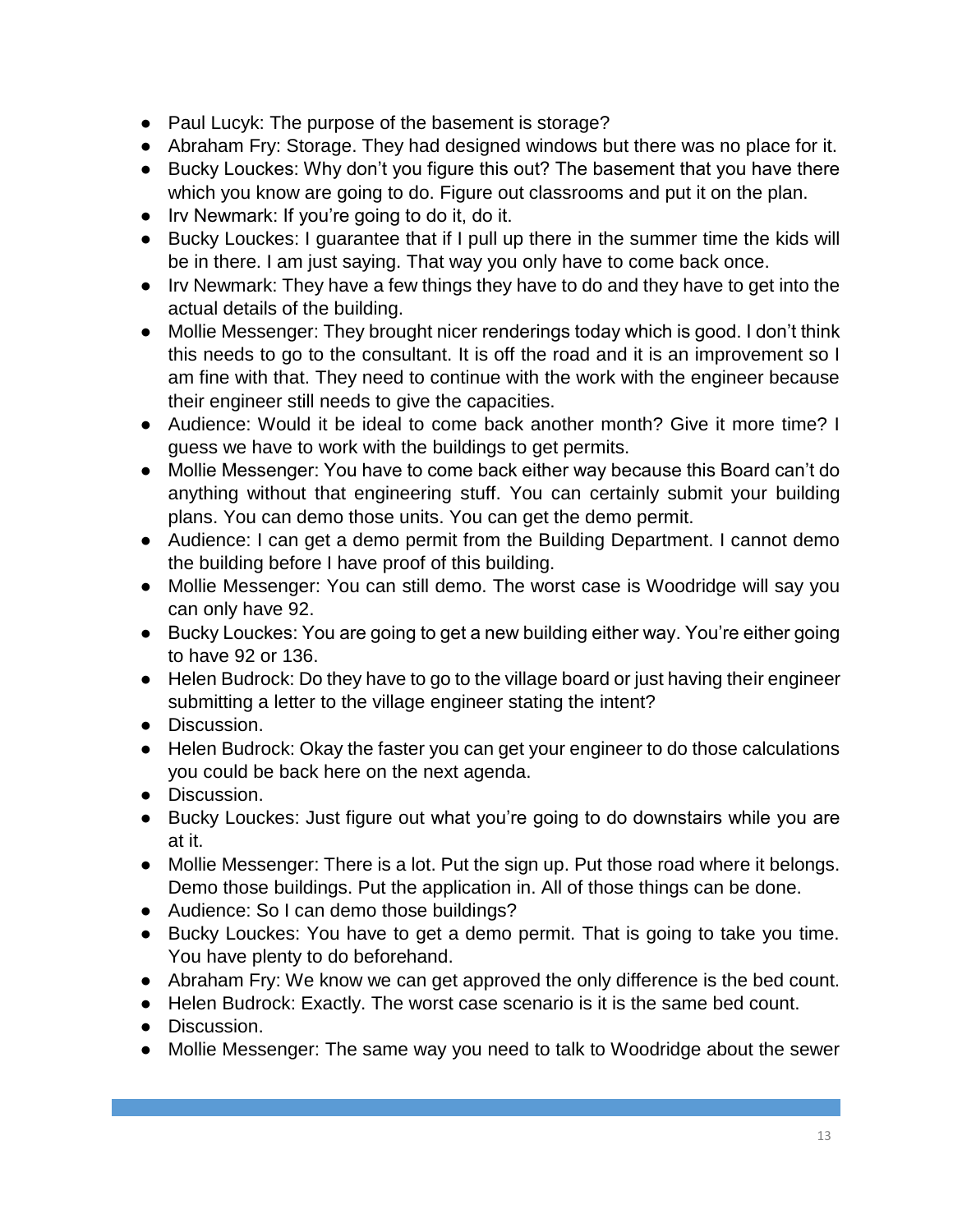you need to talk to the Department of Health for the water.

- Bucky Louckes: For your wells.
- Discussion.
- Gary Tavormina: We can't do anything tonight.
- Irv Newmark; No get these things done and come back next month.
- Abraham Fry: We will be back next month hopefully with an answer about the sewer from Woodridge. Go back to the DOH on the additional kids for the water. Something on the plans is missing?
- Mollie Messenger: I want the population density on the plans.
- Abraham Fry: We can count the rough number per bungalow.
- Mollie Messenger: Normally what people do is show there are this many students and these homes are the teachers and all that. Just a little more detail on the plans as to what buildings are what.
- Audience: How many percent of kids is a problem? Somebody last meeting said 30 or 40 kids more.
- Abraham Fry: We just have to make sure the sewer can handle it.
- Audience: I am talking about the 130.
- Gary Tavormina: Your engineer has to find out how many. You have to tell us we don't tell you.
- Bucky Louckes: What are the intentions for the building near the road?
- Audience: We are going to put bushes.
- Bucky Louckes: 20 foot trees would be very nice.
- Audience: I am going to paint the bungalows. We will make it nice.
- Gary Tavormina: When the state changed the rules on buildings and sent it down to the town. We made a suggestion that no foundation would be exposed more than 8 feet out of the ground. All of a sudden we don't have any holes in the ground. Foundations are 8 feet above the ground.
- Mollie Messenger: They are allowed to use whatever materials somebody to put in a basement.
- Gary Tavormina: I understand it is cheaper to build on top of the ground without digging. We made the recommendation that no foundation would be exposed above the ground between 18 and 24 inches. I would like to bring to light Woodbourne. Everything is above the ground 8 feet. That is why you have 2 story buildings.
- Mollie Messenger: You have seen all of them. All of them had foundations above the ground. You have reviewed them. You have asked them to look like there is siding on them. You have asked for brick. You have seen the elevations.
- Gary Tavormina: That's not my concern. My concern is we made the recommendation that they would not be above 18 inches above the ground. All of the foundations are 8 feet above the ground. Why?
- Mollie Messenger: You can represent that but it isn't what is happening.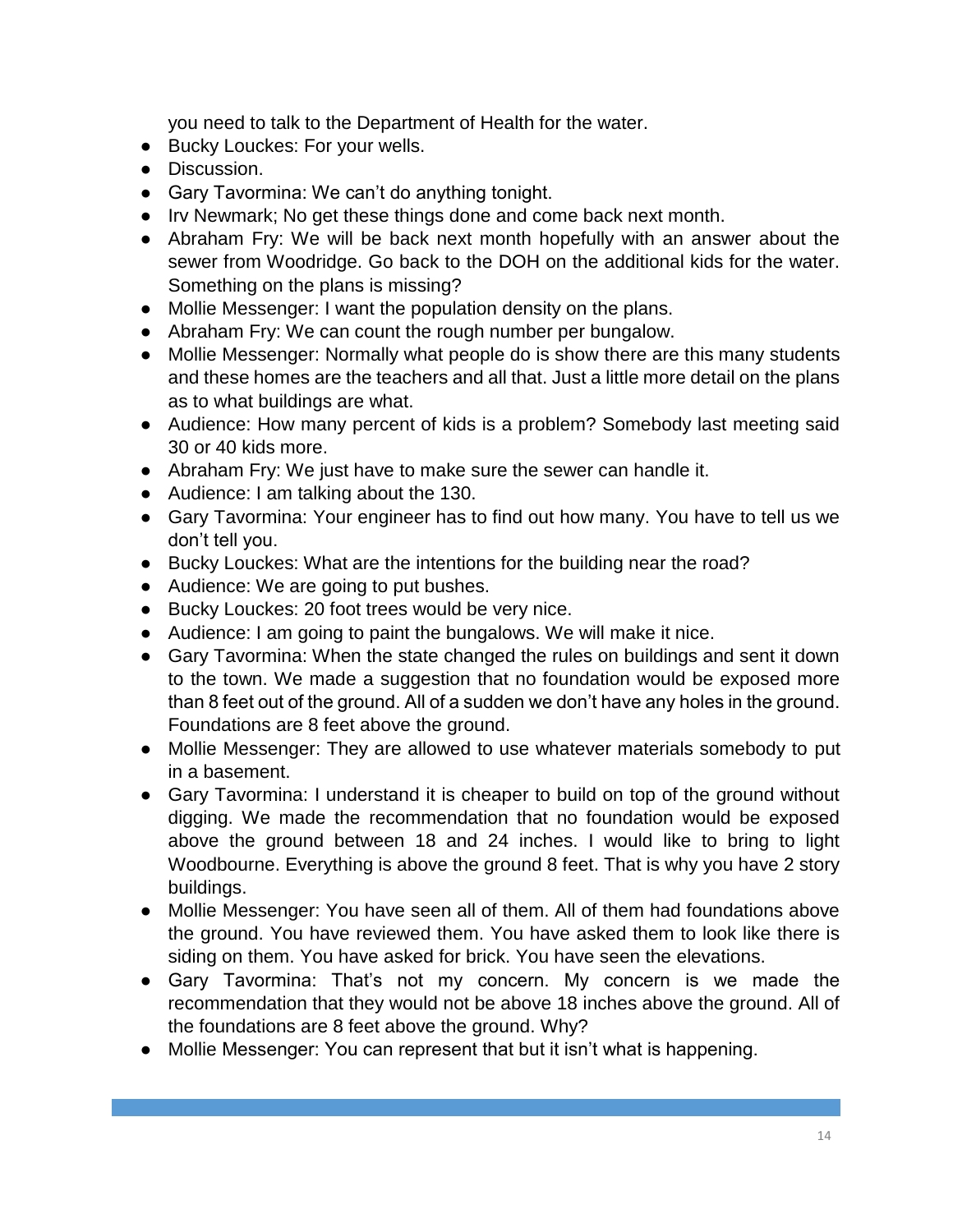- Gary Tavormina: They are not basements. They are adding additional rooms to the house.
- Bucky Louckes: That's everybody's house though. Do you have a basement on our house?
- Gary Tavormina: Mine is in the ground.
- Bucky Louckes: Do you stand in the basement?
- Gary Tavormina: That's not my point.
- Bucky Louckes: It is the same thing.
- Gary Tavormina: My point is we made a suggestion that the foundation would be in the ground and only exposed between 8 and 2 feet. Now all of the foundations are 8 feet above the ground. That's why you have 2 story buildings instead of 1 story buildings.
- Mollie Messenger: The review board have looked at all of these plans and all of the plans have been 4 feet in and 4 feet out. The Architectural Review Board reviewed and that is what they presented. That's what they presented to you guys and that is what they are building.
- Gary Tavormina: I would like a review as to why we never stuck with 2 feet above the ground.
- Mollie Messenger: I don't have the answer for that Gary.
- Gary Tavormina: You don't have an answer because all of the developments are above the ground.
- Helen Budrock: I think what Mollie is saying is that this Board has reviewed those plans on a case by case basis and issued approvals. If you have an issue with that then you have to state that when these plans come.
- Gary Tavormina: The approval is for 1 story buildings. When you have a 8 foot foundation above the ground it becomes a 2 story building.

2. CAMP MASMIDIM – SBL# 41-1-18.1 – Requests site plan review to add two 100' x 34' dormitories, five 84' x 25' staff housing buildings and approvals to keep five temporary classroom trailers permanently. Zone: REC. Acres: 92.14. Location: 69 Silver Lake Rd., Woodridge. Cross Roads: Rosemond Rd.

- Joel Kohn and John Fuller represented.
- Joel Kohn: We were here in November. It was a proposal to increase occupancy. Going up from 535 to 743 in total. It will include 5 additional staff housing buildings. Two dormitory buildings which will hold 60 campers. We are also asking the Board to approve the trailers. They are meant to be used permanently and conform with all the building codes for that. We had a work session in December with the town consultants and Code Enforcement. It was a whole list of things they wanted added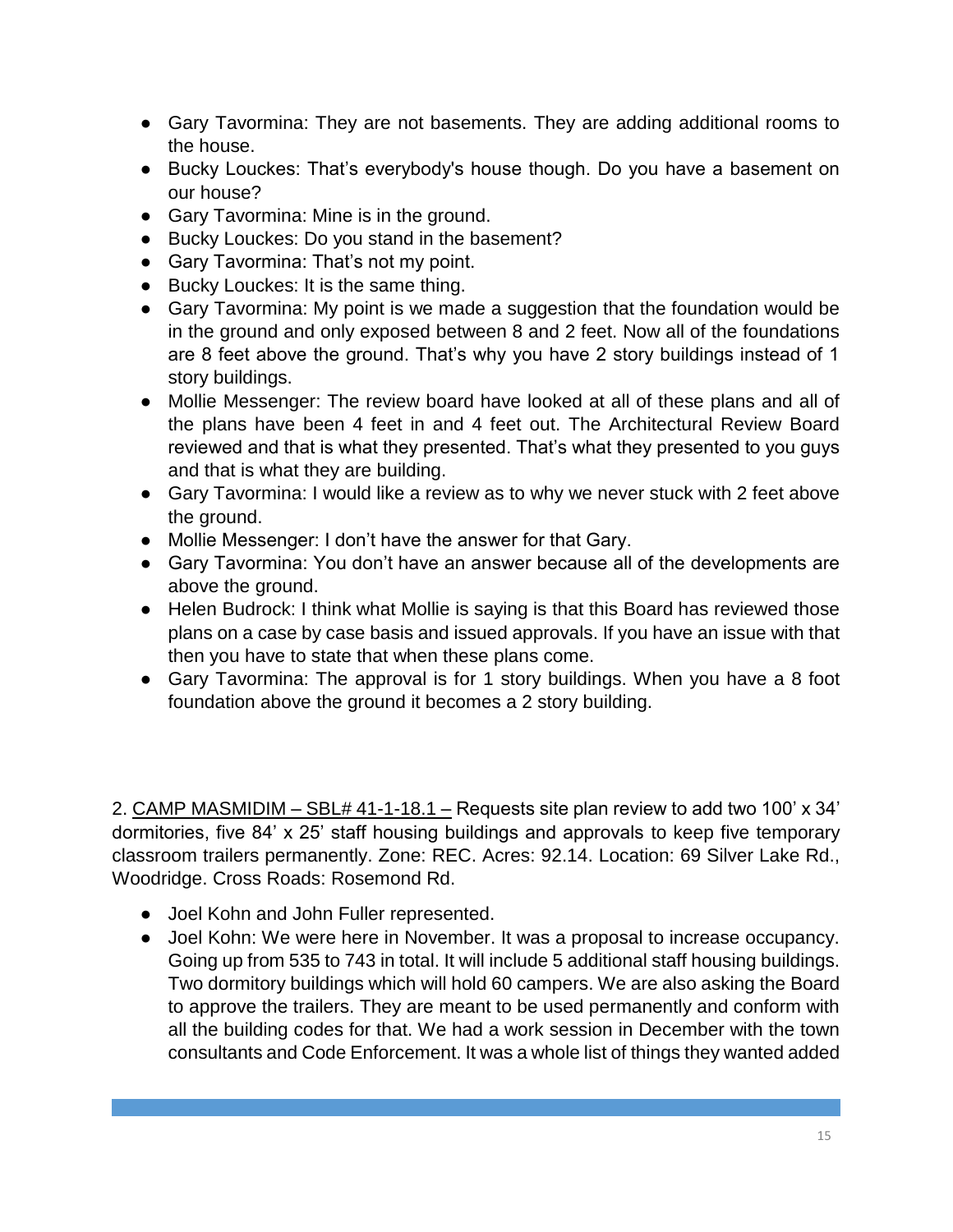to the plan. Most of them were substantial work put into the site plan. We would like to ask the Board to schedule a public hearing next month for the project and send it out to the county for 239 review.

- Michael Kirtack: I thought those temporary trailers were not allowed to stay?
- Mollie Messenger: That is on this Board's agenda. They want to keep them.
- Michael Kirtack: I thought they were not allowed to stay?
- Mollie Messenger: The Board has to review that. They may have to go to the Zoning Board because it is not a part of the zoning for them to be there. I guess the Board wants to know why you don't want put permanent buildings in. Are you looking to have them removed?
- John Fuller: The main reason is expense. To build 5 buildings with classrooms is a very large expense. We invested a lot into the trailers and build building will be an enormous expense.
- Mollie Messenger: You're looking to do all of this work now?
- John Fuller: The new buildings? The new buildings we would like to do in 2 phases. Do 3 or 4 of the units before the summer and the 2 dormitories.
- Mollie Messenger: I think one thing you need to think about is phasing. It is going to be important to know and for the Board to understand.
- John Fuller: We would like to do most of it when we get approvals. Our time frame is before the summer. I don't want to start something and have it open when the kids are around. If we can open next month for a public hearing and get approvals then it gives me much more leeway to get the buildings up for the summer. We have the camp itself is growing. We need some more dormitories for the kids. When the camp grows automatically the staff grows.
- Mollie Messenger: Are you planning on these 200 kids for this summer or is that a final projection?
- John Fuller: We are planning about 100 more kids.
- Mollie Messenger: Are you working on the water and sewer? Where it is going? We don't have a problem with the sewer with this one as it is.
- John Fuller: Yes.
- Joel Kohn: There is an existing gravel drive from Rosemond Road to where the classes are. That is supposed to be widened. There is nothing that prohibits the use of the classroom trailers. They asked the Planning Board a couple years ago to use them temporarily. There is nothing that prohibits them from keeping that but they still Planning Board approval because the Board only approved them temporarily.
- Helen Budrock: I have been trying to find it in the code that prohibits the use of trailers for classrooms. I think my opinion which I put in my letter and the Board is expressing the same is that we'd rather not see those temporary trailers become permanent. Maybe a compromise is a phased time frame. If you are trying to phase this improvement, maybe it is keep the temporary classrooms for another 2 years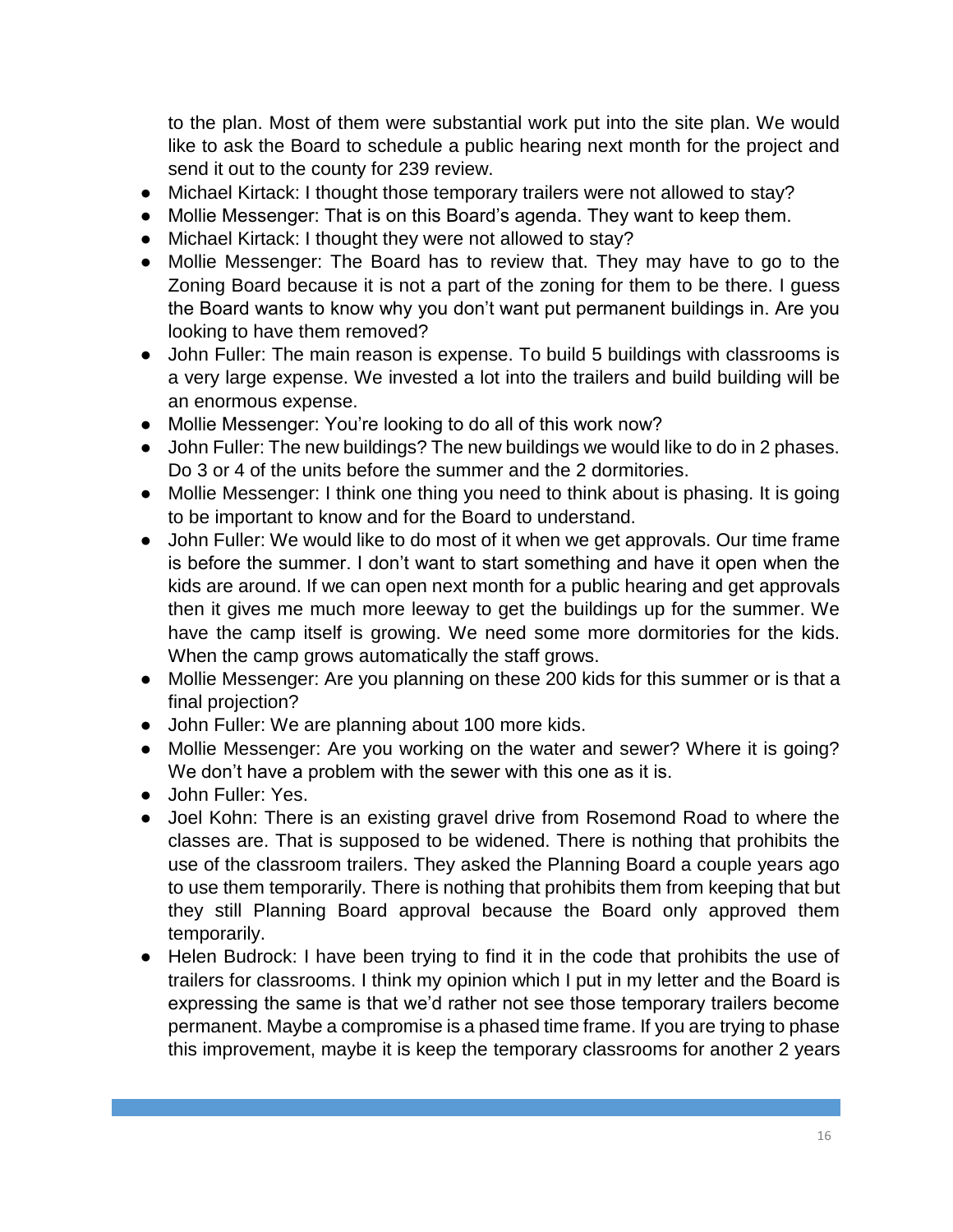and then commit to replacing those within a certain time period.

- Michael Kirtack: That's how it started to begin with. They were put in temporarily so they could move along. Now they want to extend it.
- Bucky Louckes: If it is legal to be there I still see a problem. They are there. You knew when you were doing it. You said you would remove them later. You said this year we are going to spend \$40,000 because we need those classrooms. It is your hardship you decided to do it that way. Unfortunately there is no law on the books that says they can't do it.
- Michael Kirtack: It isn't a law so much as it was a stipulation for what they got before.
- John Fuller: This type of camp and this type of camp is separate. This is our day camp and this is our sleep away camp. This phase we are building is not impacting this phase. If I would have to rebuild these it would be from scratch. If it is legally not a problem I want to understand. We came at the time and we needed it. We wanted to go through a quick thing and put it in temporarily. The day camp wants to stay. It is successful. We want to keep it there. If the law is not holding us back from that why would the Board not hold us back from it?
- Irv Newmark: Has anybody from the Building Department looked at those?
- Michael Kirtack: It doesn't meet code.
- Mollie Messenger: The Building Department has been here. They have a lot of issues which is what this new team is trying to clean up. That is what we want them to do. That is why it is important you do a phasing plan so everybody understands what you're trying to clean up. They are looking to really improve this camp to make it better. If the trailers are allowed to be there per code maybe there is a compromise in there somewhere. The Building Department can go back up and look to see if they think they may only last two years. I don't know.
- John Fuller: We did meet with Gregg and John we all went together to look.
- Mollie Messenger: I think you're moving in the right direction. I think what you need to do now is a phasing plan so everybody understands what you're doing now and later. How you are improving with the fire department as far as access everywhere. We talked about buses. You are also going to have to talk about those 200 students and how you're getting water and sewer to them. There is more to do. I appreciate that you're doing this because this camp has had kids there and it is not up to code.
- John Fuller: We are definitely working on a lot of thing. John Fuller went to all the buildings.
- Mollie Messenger: I don't want to concentrate on the trailers because there are much larger things.
- Michael Kirtack: I just want to make sure they have the trailers that were temporary. Maybe they aren't mean to be their permanently.
- Mollie Messenger: We will look at that. Maybe they need to be on real foundations.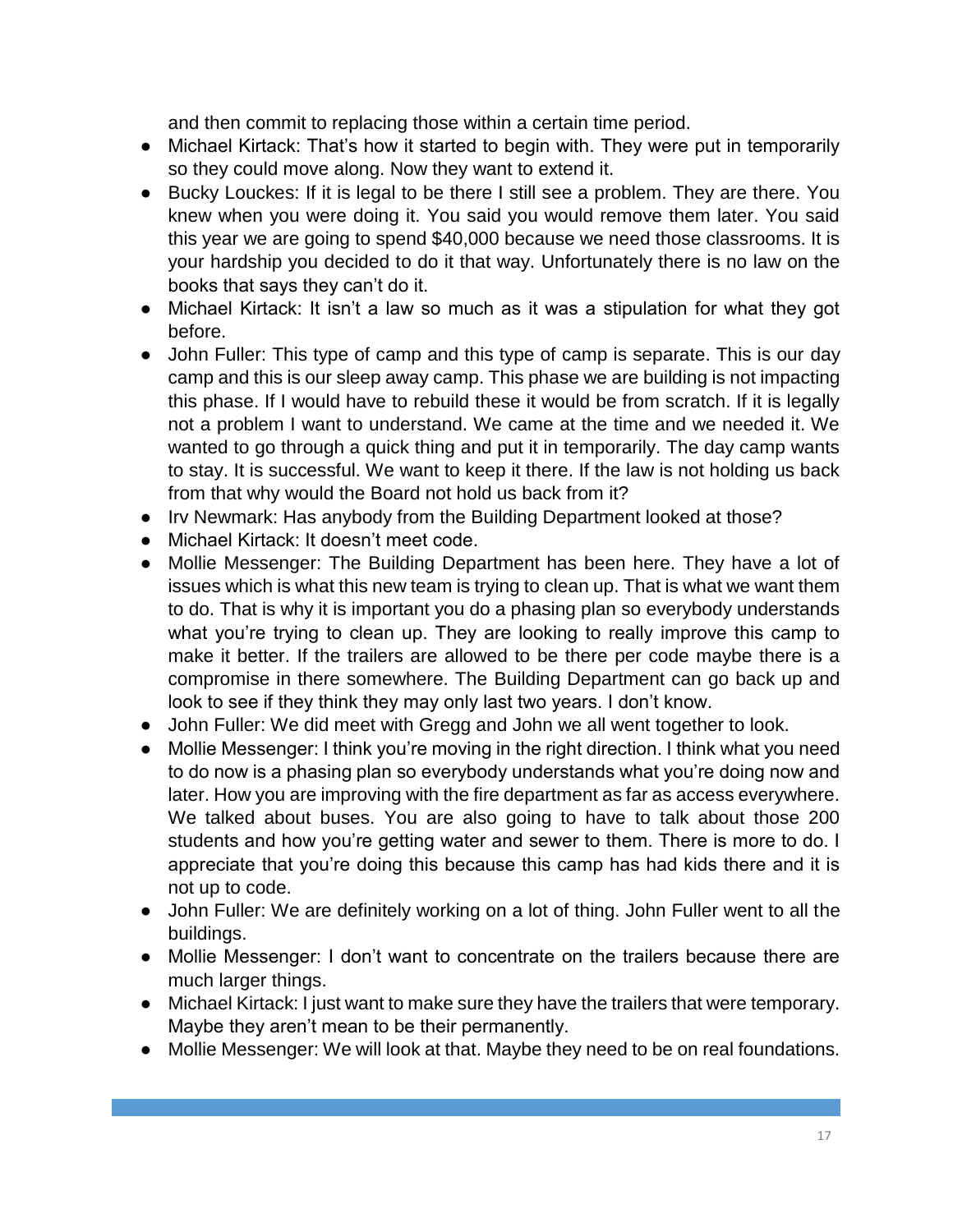- Michael Kirtack: I don't want to approve something that is not right.
- Joel Kohn: When the Planning Board approves a building it is saying you can have a classic trailer on this location. The Building Department would still have to go out and they would need to permit and issue a certification of occupancy.
- Paul Lucyk: I think the Building Department should go out and assess those trailers. If they can last a year or so there might be an option. If they are in dire need of a lot of work then you have to have your engineer decide what the best scenario is. The thing with older trailers, with classrooms they run in it and it is so hot, I am so worried about fire from electric. There are still options.
- John Fuller: We did go out with Gregg and we brought the engineer. We did this process. The building inspector came out and the engineer came out, we went through this whole area.
- Michael Kirtack: We need to see that.
- Paul Lucyk: A picture is worth 1,000 words.
- Discussion.
- Paul Lucyk: So this can be brought up on the next meeting.
- Joel Kohn: It's not like a mobile home.
- Paul Lucyk: It is like classroom trailers.
- Michael Kirtack: They are meant to be temporary.
- Helen Budrock: Again this is a special permit.
- Joel Kohn: If you go to many school districts all over the state you can see them.
- Michael Kirtack: Right they bring them in temporarily and the same thing happens.
- Paul Lucyk: I am thinking in my head a 14 by 70 trailer with a flat roof.
- Irv Newmark: No these are better but they may need to be on foundations.
- Mollie Messenger: I will have Gregg send a report.
- Irv Newmark: So where are we at?
- Joel Kohn: Sending out 239. Scheduling public hearing for next month. We will work on the phasing plans and the water and sewer.
- Bucky Louckes: What about that one building we talked about?
- Discussion.
- John Fuller: You're talking about something over here?
- Michael Kirtack: It is on a different property.
- Discussion.
- Bucky Louckes: Go back to Silver Lake. You have a building that sits up there on the left.
- Irv Newmark: It doesn't look too good.
- Bucky Louckes: Did you have your engineer look at that? Is it safe for them to be in.
- John Fuller: If that needs to be part of it I will have them look at it.
- Irv Newmark: It never looked too good.
- Bucky Louckes: You know what building we are talking about?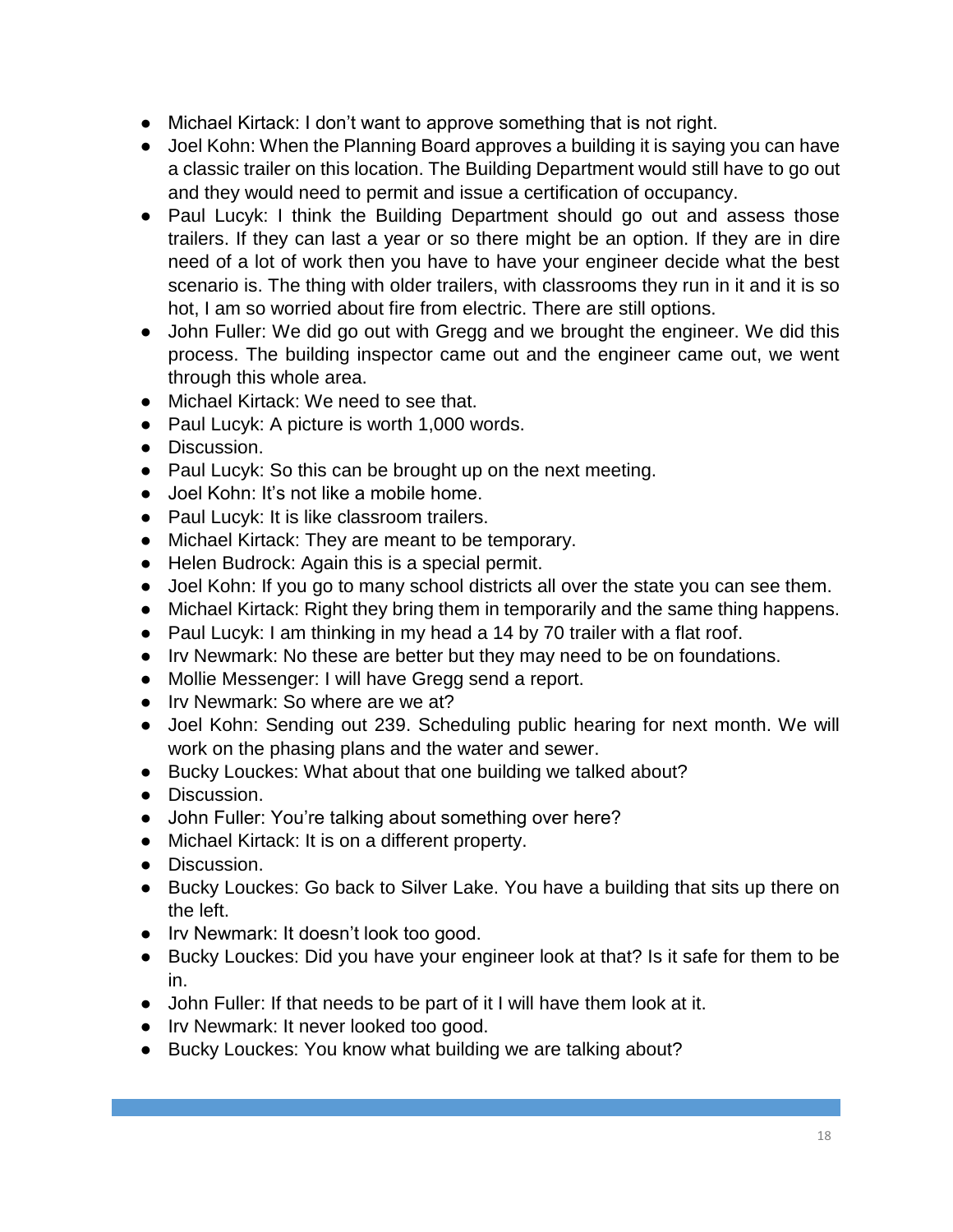- John Fuller: Yes. 100%
- Irv Newmark: There is a building behind there too.
- Michael Kirtack: I think that is part of a different piece.
- Irv Newmark: This is close to the road.
- Bucky Louckes: Let's see what we can do.
- Paul Lucyk: Have the engineer look at it.

3. HASBROUCK ESTATES – SBL# 12-1-30.1- Requests site plan review for 40 duplex buildings (80 units), community building, pools and recreation areas. Zone: R. Acres: 30. Location: Hasbrouck A Rd., Loch Sheldrake. Cross Roads: Zimmerman Rd.

- Jay Zeiger and Kirk Rother represented
- Kirk Rother: We've been here since 2018. I understand Keystone gave the Board some presentation about overall drainage patterns. We are looking for a resolution and approval. It really hasn't changed in quite a while. I know a potential issue is we submitted these to the fire department and we submitted the cover sheet and the site plan drawings. We also submitted the plan that shows phase 2 and the interconnection. Unfortunately the sheets they received didn't show the location of the fire hydrants. We received a response from them that it is a concern.
- Jay Zeiger: We were here last month and we had a third or fourth public hearing. The one item raised last month was they wanted us to submit a response in writing to the comments of the public hearing. We did that. There were a couple questions about traffic brought up. Kirk mentioned the night of the public hearing and in his response that we did multiple traffic studies on this project. We were asked to send the plans to the fire department which we did. Other than the lack of fire hydrants they didn't raise any questions about access. We have been to the Town Board multiple times. We resolved the issues with the Town Board about the extension of the district where subject to Keystone approval we can finalize that. I think we have really addressed all of the issues the Board asked us to address including Kirk's current submission. There was a question whether we were at the Architectural Review Board and Kirk submitted those plans again tonight.
- Bucky Louckes: What was the last year you did a traffic study?
- Kirk Rother: Last revised was 2018. It was done in 2013.
- Bucky Louckes: There is another development already built there. Englewoods. Then down by White House Estates you have another one built.
- Mollie Messenger: Orchards.
- Bucky Louckes: I think maybe they need another traffic study.
- Kirk Rother: Our traffic study included 5 pending projects that the Planning Board had identified at that time.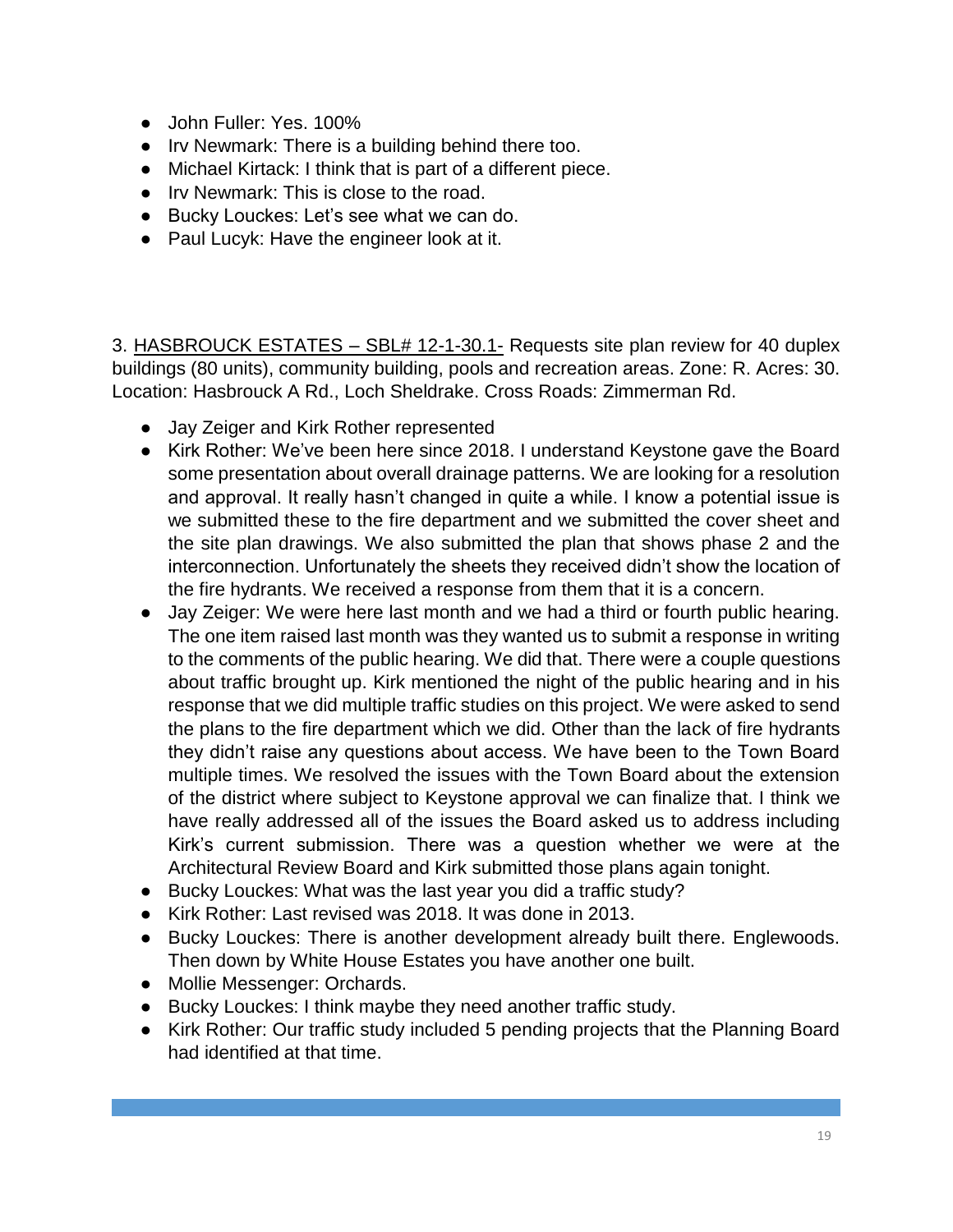- Bucky Louckes: Do you know what those projects were?
- Helen Budrock: I believe at the work session that it was addressed that the 2018 study was sufficient.
- Irv Newmark: Here is an issue for some of us. The drainage on the front piece of the driveway. They dug out the ditches but the slope of the driveway we want to be sure the water does not go across the road where the people have come to public hearings about it. How can we sure that is going to happen?
- Kirk Rother: There was a concern I brought up. When I was there a couple months the drainage that was built as part of this entrance was all clogged. Jim Warden went out and cleaned all that out. In my responses to the public hearing comments I also indicated if cleaning that out wasn't enough either put a trench drain or regrade the entrance.
- Irv Newmark: That is an important thing that should be in the conditions.
- Kirk Rother: I did put that in our response to the public hearing comments and certainly if the Board wants to make that part of the conditions that is fine. I put a note on the map.
- Jay Zeiger: When we were here last month the SWPP guy from Keystone was also here. We had told him what the proposal was that Kirk mentioned. He felt that would be helpful in resolving the problem.
- Irv Newmark: There is no question that will solve the problem we just want to make sure that is in the conditions.
- Jay Zeiger: We agree. We have not objections.
- Paul Lucyk: I like the negative profile better than the trench.
- Kirk Rother: I agree. The trench will get clogged. There is a negative slope there now but not enough.
- Bucky Louckes: It has a nice run from the top to the bottom so it kind of hard to slope anything.
- Irv Newmark: Everything else goes the other way. We are waiting for the fire department?
- Mollie Messenger: I think it would be unfair to do any kind of conditional without the fire department which is unfortunate but that would be unfair to act without them seeing the utility plan. I think you should go over the conditions and Helen should read them. I am not in favor of doing anything until the fire department can review it. But you are the Board.
- Jay Zeiger: I am sitting here in my study and I didn't make the trip. Kirk is an hour away. Our client is a couple hours away. In Helen's resolution she makes clear that the conditional of approval is that all of the third party issues are addressed which would include the fire department. If they have any issues we are obligated to come back anyway. It is not like we didn't send it to them. We did. We are still ironing the issues with them as we are with Keystone. All of the resolutions are made subject to resolving these issues. I have no issue with the condition that the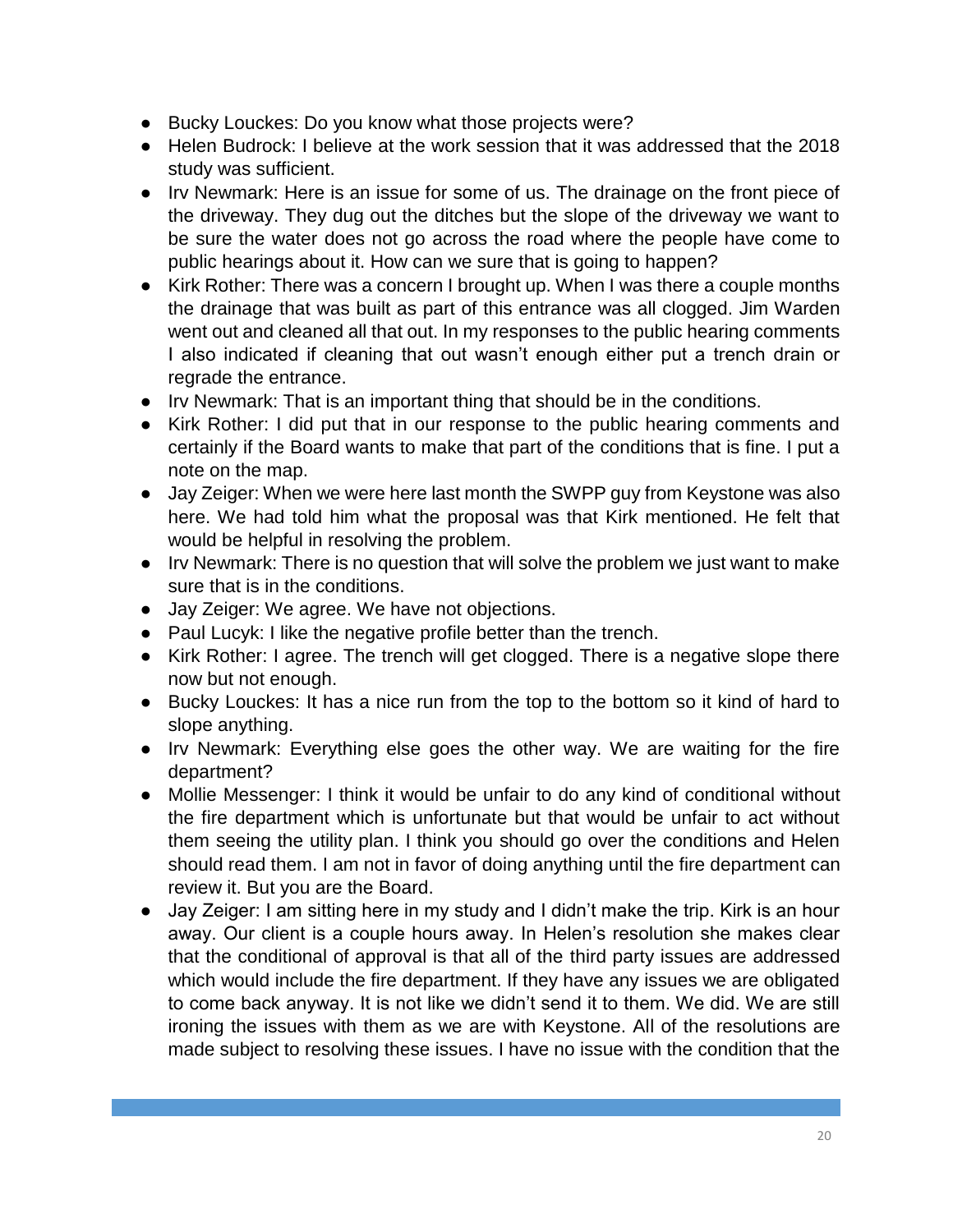fire department signs off on the plans and if they don't we will come back.

- Mollie Messenger: We also have any chance to review the landscaping or the elevation. Those were only handed in this month. I don't have my meeting with Gordon until next week because of the holidays. I don't know if there will be anymore changes. Nobody has to drive up for 2 hours if it is just going to be simple. You can send all kinds of local representatives. I don't know that is an excuse. I think acting outside of the fire department after they sent a disapproval would be a mistake. That is up to the Board and not me.
- Helen Budrock: Do you want me to read the conditions and you can decide if they are sufficiently or if you want them to come back?
- Irv Newmark: Okay.
- Helen Budrock: The standard conditions include adherence to any and all changes required by the Planning Board, Architectural Review Board, Town of Fallsburg staff, Planning Board attorney, town engineer, any other technical consultants. The conditions in the EAF payment of all fees and offers of any dedications or easements of all roads. It is the first standard condition. If Mollie needs a pardon the Architectural Review Board making changes will be a conditional of approval. The site specific condition conditions would be approval by the Town Board for the water district extension. I added adherence to any and all changes requested by the Woodbourne fire district.
- Bucky Louckes: Loch Sheldrake.
- Helen Budrock: Loch Sheldrake. Thank you. Installation of a trench drain or regrading the driveway to prevent runoff from entering Hasbrouck A Road. Reviewing and approving by Planning Board attorney of the easements to the mobile home for the sewer line and secondary access. Submission of a shared line agreement easement or a transportation corporation for any shared water and sewer lines. Provision of dedicated easement along Hasbrouck A Road as necessary to accommodate the construction of future sidewalks. No site disturbance or construction until a SPEDES permit is issued. Those are the detailed conditions so it is a matter of whether you think they should come back for approval or they are sufficient for your level of comfort.
- Paul Lucyk: I think there is a lot of conditions.
- Michael Kirtack: I think they should come back next month.
- Jay Zeiger: Those conditions will be the same even if we had the sign off from the fire department.
- Bucky Louckes: The condition are staying the conditions.
- Kirk Rother: In regards to the fire department they sent them this plan. We just got their letter back two days ago. If they don't like these fire hydrants we can add one or two more.
- Bucky Louckes: How far apart are they?
- Kirk Rother: They are by state standards. It varies between 4 and 650 feet. They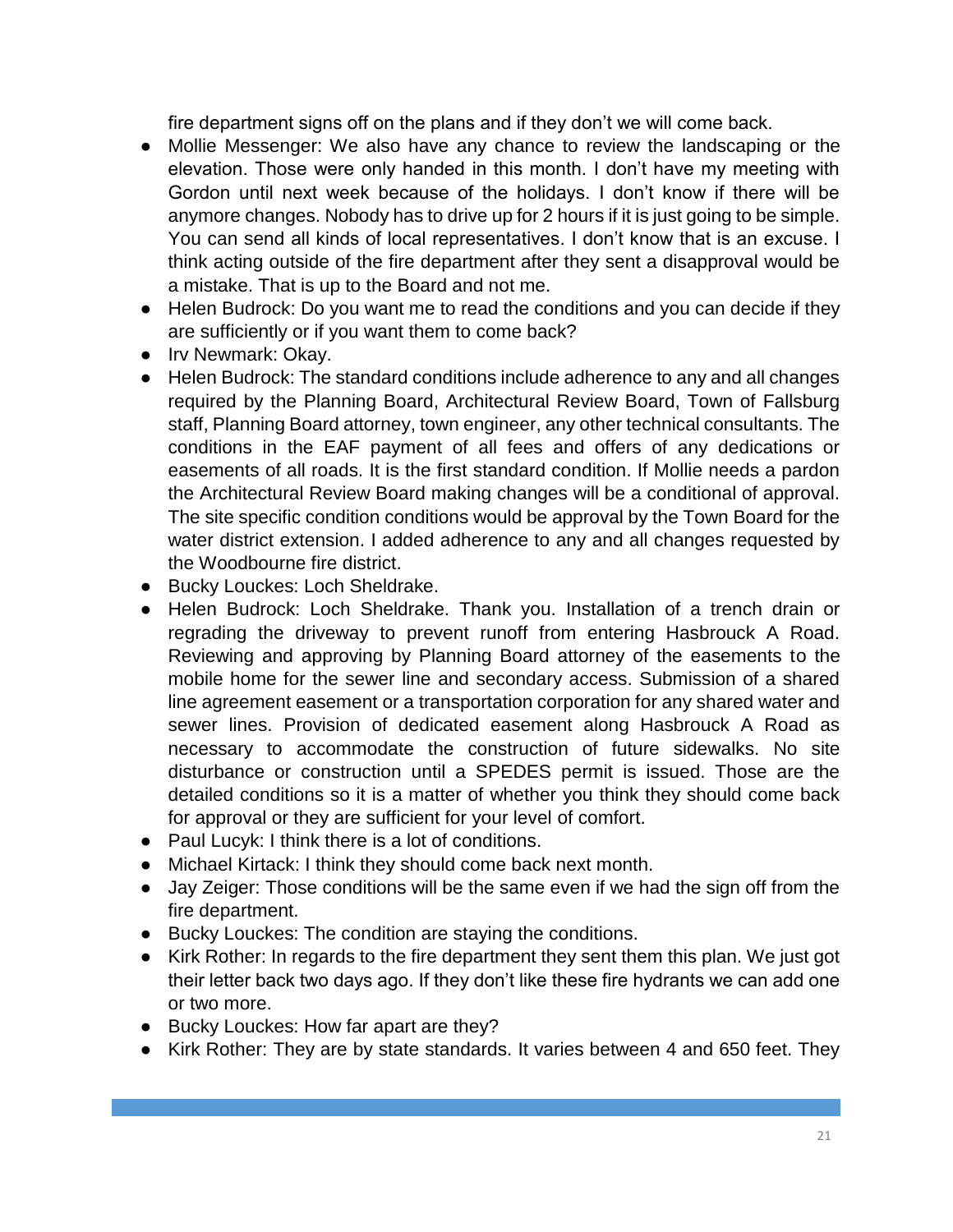didn't see any fire hydrants because they didn't see the site plan sheet.

- Discussion.
- Kirk Rother: That has to be 1,000 gallons per minute.
- Helen Budrock: You guys have to do SEQR first before you can do the resolution.
- Irv Newmark: Let's do that.
	- MOTION:
	- Bucky Louckes motions for negative dec. Paul Lucyk seconds. All in favor.
- Irv Newmark: So we did the neg dec. Do we want to do a motion to do this? Everything they do is subject to these conditions? We can make them wait or they can do it but not if the fire department says no. They had the public hearing.
- Kirk Rother: The plan will look the same next month save for one or two more hydrants.
- Irv Newmark: We need the landscaping and the architect.
- Kirk Rother: They have been submitted. The renderings of the building I've had for a long time. The Board has seen them already.
- Irv Newmark: We now have a consulting architect.
- Mollie Messenger: They never went to the ARB.
- Irv Newmark: Right. Now we have an architect to review. I am calling for a motion to approve it subject to these conditions.
- Gary Tavormina: Do we have statements from the Town Board that there is enough water?
- Mollie Messenger: Yes. They have done the report for the water and sewer extension.
- Gary Tavormina: All of a sudden they had low water pressure now they want to put all these units and where is the additional water?
- Irv Newmark: They keep telling us it is okay.
- Gary Tavormina: As long as it is in writing that the Board is protected. They have low pressure with the houses you have now. Now you want to add additional plus others with no additional water supply.
- Mollie Messenger: We are fully aware of the water system and the Town Board is and Keystone is.
- Gary Tavormina: But we keep approving these projects knowing we don't have the water and we don't have the sewer. Then all of a sudden we build them and we have to supply them.
- Mollie Messenger: We have to supply water to houses in the district regardless. Some of these developments are in the district and we don't have a choice.
- Gary Tavormina: You are going to extend the district for the water supply
- Mollie Messenger: We don't know the water supply. You keep saying that but we don't know that. Keystone has looked at it. We have water models. We have added towers and wells.
- Gary Tavormina: I would like a written statement that this Board is covered.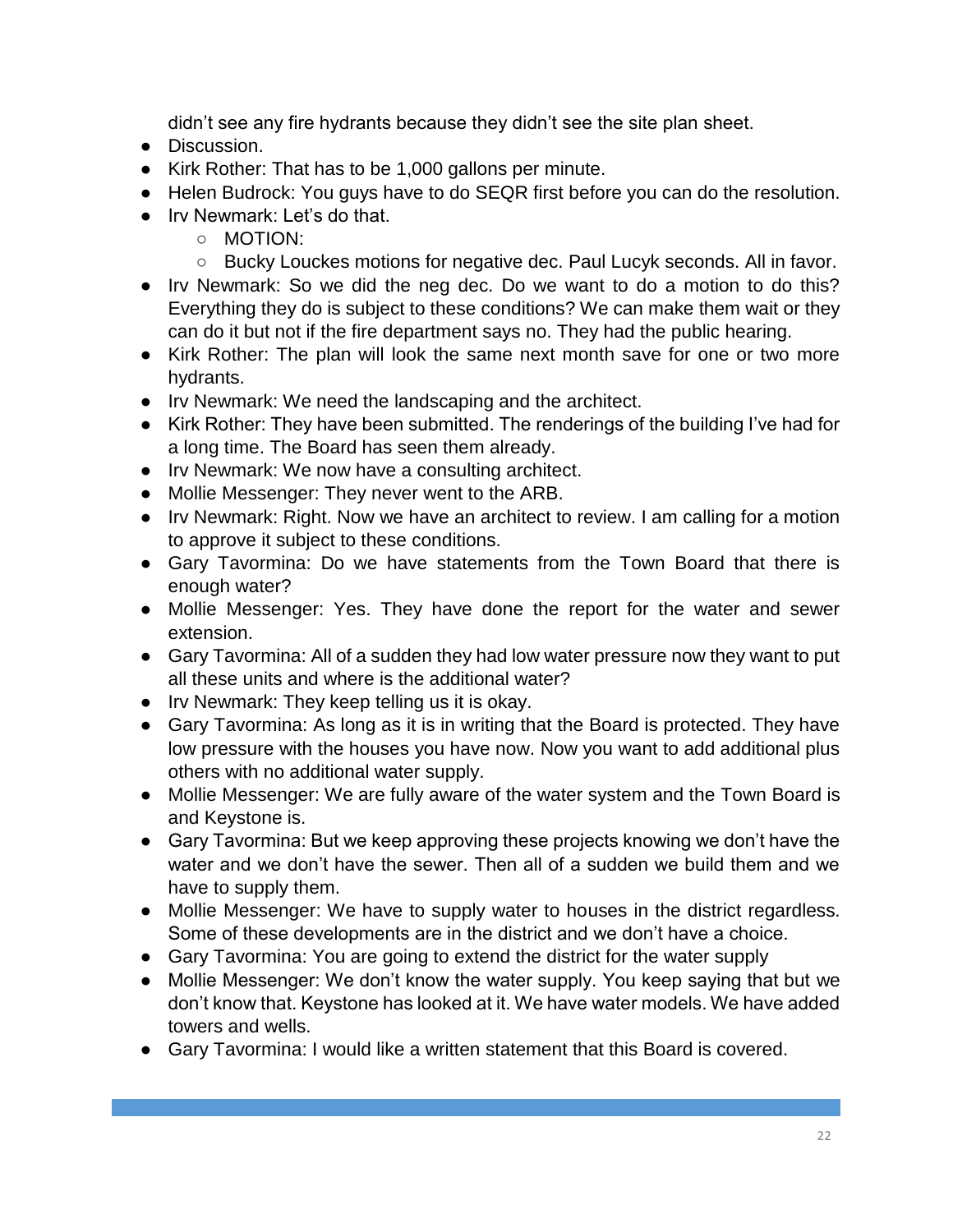- Irv Newmark: We would like somebody to tell us where the water is coming from.
- Paul Lucyk: Have them write a letter to us.
- Mollie Messenger: Guys, you can go through the map plan report. That is all the Town Board action. That is part of this and they have gone through that.
- Gary Tavormina: We are making the approval of the project with the assumption that there is water and sewer. We have nothing in black and white that says the Town Board has this.
- Jay Zeiger: These is a map plan and report which is subject to approval by Keystone that will demonstrate that there is sufficient water.
- Gary Tavormina: I am interested in what I ask for. I am interested in a document from the Town Board stating there is enough water and enough sewer.
- Mollie Messenger: That is done through the resolution. The resolution of the Town Board to allow the water and sewer.
- Irv Newmark: Do we want to do this or wait until next month?
- Bucky Louckes: I say we give it to them. It is going to be the same.
- Paul Lucyk: As long as all the conditions are met and there is adequate water during the summer when we are at high usage. As long as we get a letter from Keystone.
- Helen Budrock: I will add under the condition approval by Town Board for water district extension and town engineer's review. Approval of the map plan and report
	- MOTION:
	- Bucky Louckes motions for conditional approval. Paul Lucyk seconds. Michael Kirtack votes again. All others vote in favor.

4. JOHN MAKOVIC/MAKOVIC TOWNHOUSE – SBL# 35-6-1.5 – Requests site plan review for a 4 unit multi-family building. Zone: MX. Acres: 0.527. Location: Waldorf Ave., Hurleyville. Cross Roads: Main Street.

- Gary Tavormina recuses
- John Makovic and Glenn Smith represented.
- Glenn Smith: This is the 4 unit apartment house on the corner of Main Street and Waldorf. I think the Board was generally okay with the plans. Nothing has changed. Just a couple conditions you had. One was add a dumpster on the site plan which is added on the current plan at the back of the parking lot. We submitted the colored rendering of the proposed building to the town's architectural consultant and got comments back. Things like taking out the grids from the windows and adding a canopy over the front door. They suggested like a greenish grayish color scheme. John has put everything together. We submitted the revised rendering. They also asked for a rendering of the inwall building that is the front wall on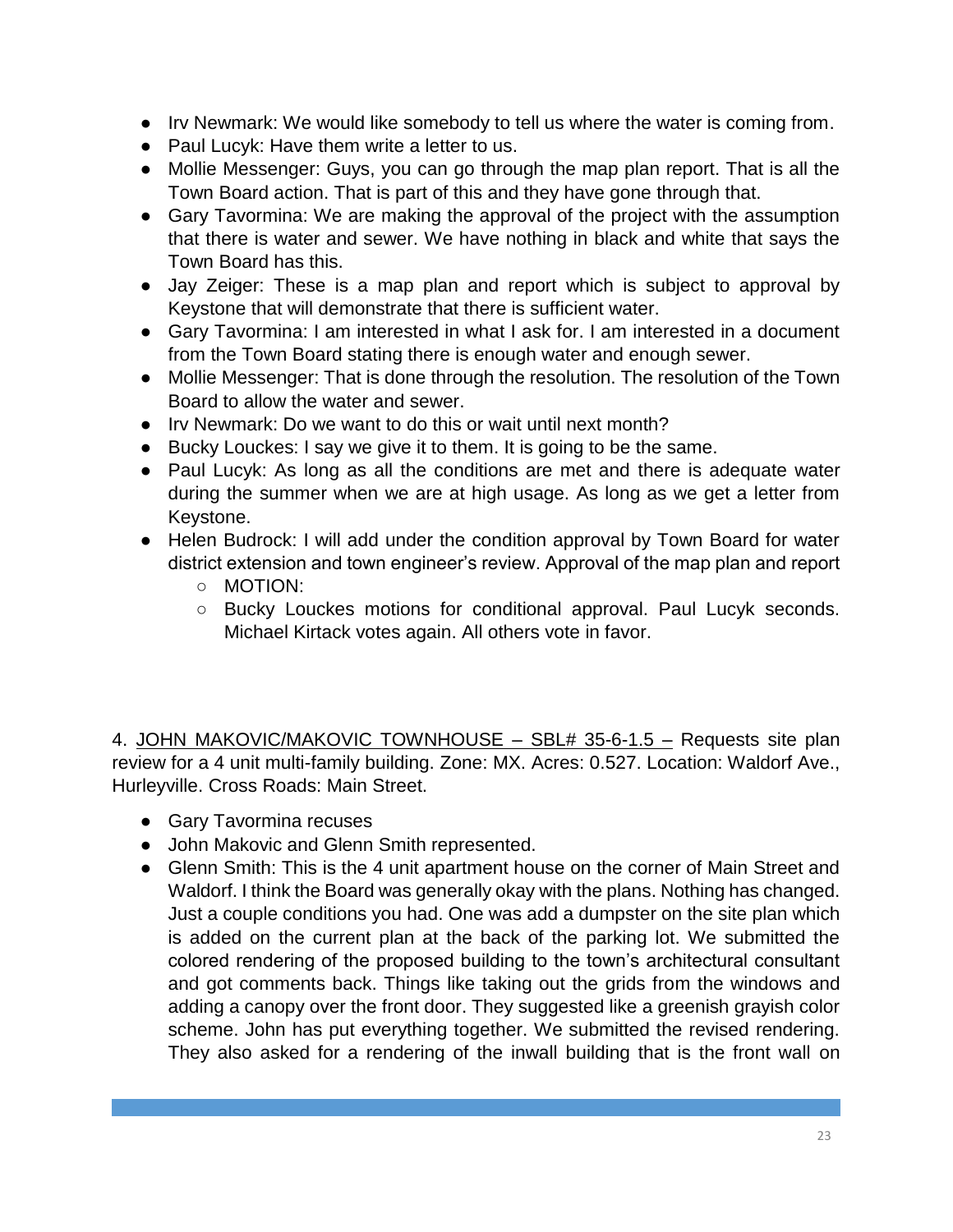Waldorf. It is the same color scheme.

- Irv Newmark: It is not right on the road. It is behind the parking lot. I worry about the ones that are right there.
- Bucky Louckes: You did widen the road?
- Glenn Smith: Yes.
- John Makovic: We had a meeting about it today.
- Glenn Smith: According to Mollie and Ken we looked at the site today. In summary the paved road is about 13 or 14 feet wide. Going in from Main Street on the right side if 4 or 5 feet or so. They will box that out eventually.
- Irv Newmark: So is there anything else or is it resolved about the road?
- Mollie Messenger: That was the biggest part. We had the consultant look over everything. He told them to widen it and that is what John has agreed to in order to it to the 20 feet.
- Irv Newmark: So what do we have to do next?
- Mollie Messenger: You have a draft resolution.
- Helen Budrock: So it is the standard conditions again. The site specific conditions I have were the approval of the dumpster location. The construction details. Another approval of the town architectural consultant. Updated response to comments from last month. I just added this under new conversation there is excavation to widen the road approximately 4 feet along the frontage of the property in coordination with the town fire department. That sound like it captures it?
- Irv Newmark: Yes.
- Helen Budrock: You have to do SEQR first.
	- MOTION:
	- Bucky Louckes motions for negative dec. Michael Kirtack seconds. All in favor.
- Irv Newmark: We have that. Now we need a motion for site plan approval.
	- MOTION:
	- Bucky Louckes motions for conditional approval. Paul Lucyk seconds. All in favor.

5. WESTBOURNE – SBL# 21-1-42.1- Requests site plan amendment for the relocation of the pools, shul and some of the units. Zone: R. Acres: 88. Location: SR 52, Woodbourne. Cross Rods: SR 42.

- Mike Reilly represented.
- Mike Reilly: It was my understanding was that Arthur had 3 issues with it. One being the road connection to Timber Ridge. I have done the best I could there.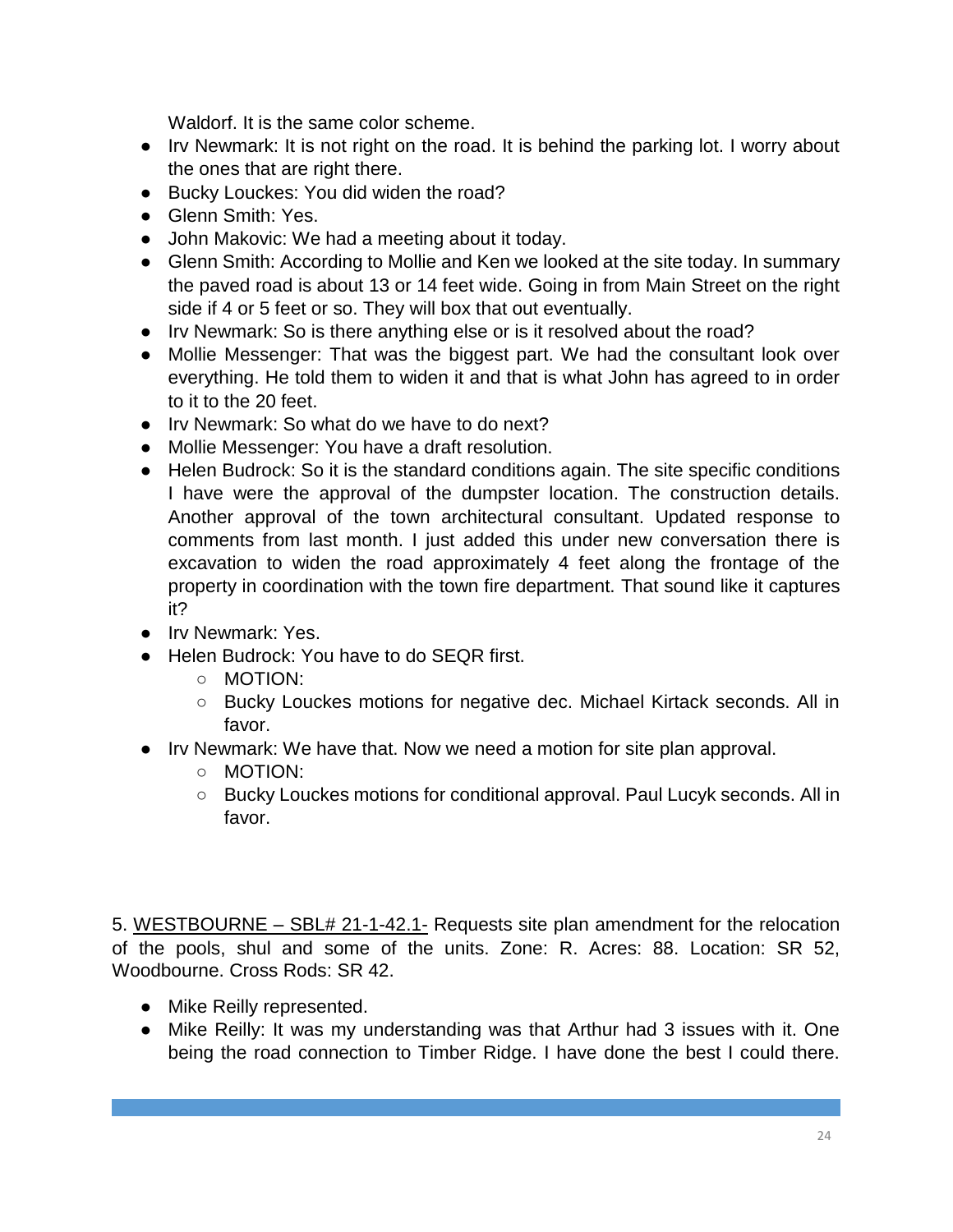There are some limitations because there are power poles and there is a real steep bank that goes up to Westbourne park. I think I achieved what he wants. It is not as clean as I want but it is not doable because of the power lines. The other thing he wanted was that this entrance be a bit wider. We have made it 28 feet wide. He also wanted to see a side lot connection. I have showed that with the gray hatch alongside the road that comes by the proposed sidewalks.

- Bucky Louckes: These little black dots are telephone poles?
- Discussion.
- Mollie Messenger: I unmuted Arthur because he is on
- Mike Reilly: This used to be a Y. There is power lines that run right through here and right where my clip board is there are 2 poles we aren't going to be able to move. Right here is a pretty steep bank. I've come in at T and I have this little S in it. We ran a truck turning simulation we can get the fire trucks up through it. It is kind of the best I can do with the limitations of the power line and the grade. In a perfect world I'd love to run this straight and have this just be a T. We can't do it at this point. If we thought about it at the beginning of the project maybe. It is 28 feet all the way through to Timber Ridge.
- Arthur Rosenshein: How wide is that road?
- Mike Reilly: 28 feet plus the sidewalk.
- Arthur Rosenshein: That will be subject to the traffic engineer's report. No sense in holding it up more.
- Mollie Messenger: Thanks Arthur.
- Irv Newmark: We need a motion for a site plan amendment for the relocation of the pools and the shul and some of the unit.
- Mollie Messenger: Is there a note on the plan about the sidewalks being something for later or did we decide?
- Mike Reilly: We just have this proposed 5 foot sidewalk. I don't have any notes specifically addressing it will come later.
- Mollie Messenger: Tell me how it says if Timber Ridge it will go through.
- Bucky Louckes: Let them put them in now. They're pouring plenty of concrete. Later you don't have to worry about it.
- Mike Reilly: It is an additional expense.
- Irv Newmark: This is to get this site plan amendment for relocation of the pools, shuls, and some of the units. That is why we are here.
- Bucky Louckes: Just let them put the sidewalks in. It is a community they should have them anyway.
- Mike Reilly: This is a connection to this property. We have sidewalks all over the place on the inside. Arthur wanted a connection to this.
- Bucky Louckes: The sidewalk is going up to the top there right?
- Mike Reilly: Yes.
- Bucky Louckes: So if we put that one in we know it is done.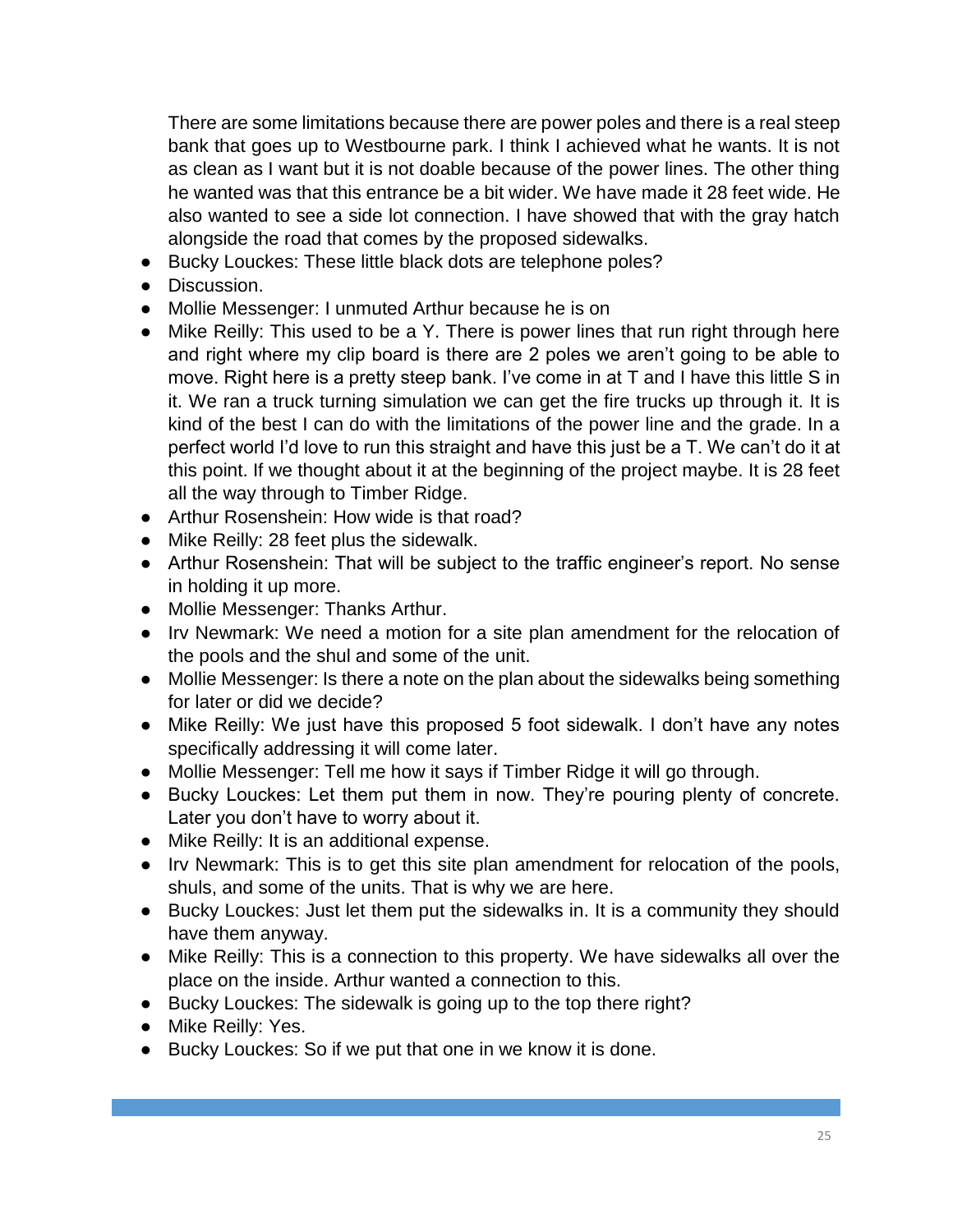- Irv Newmark: What do we do?
- Mollie Messenger: That is a Board decision on what that note will say. Our suggestion at the last meeting it would be something we could put in if Timber RIdge was to move forward then Timber Ridge would be responsible. Westbourne just had to show it on the map.
- Mike Reilly: Room was allocated for it but it would be built if Timber Ridge happened.
- Bucky Louckes: Timber Ridge has agreed to take this sidewalk on?
- Mollie Messenger: That is a condition if they do that project.
- Mike Reilly: It is all the same people.
- Paul Lucyk: So you'd go as far as property line with the 5 foot sidewalk, correct?
- Mike Reilly: What we're saying is if Timber Ridge is built then we will put a sidewalk from the edge of Westbourne all the way down here and tie in here.
- Arthur Rosenshein: As long as it is in provision it should be alright.
- Mike Reilly: Yeah we're not looking to put it in right now if possible.
- Irv Newmark: Let's entertain a motion to give them the okay for the relocation of the pool, shul, and some of the units. That's what the motion is for.
	- MOTION:
	- Paul Lucyk motions for site plan amendment approval subject to engineering. Michael Kirtack seconds. All in favor.

6. EVERGREEN INNER CIRCLE – SBL# 11-1-11.2 – Requests site plan review to construct a caretaker unit and mikvah. Zone: R. Acres: 37. Location: Olympic Trail, Loch Sheldrake. Cross Roads: SR 52.

- Jay Zeiger and Tom Olli represented.
- Jay Zeiger: We were here on this a couple of months ago. The project is fully built. It is a duplex development. 112 houses. All of the houses have been built and sold. The request for the mikvah is coming from the condominium board on behalf of the unit owners. We are asking to install a mikvah at the location shown on the map that Tom Olli our engineer has with him. We needed a variance from the ZBA which we went and received.
- Tom Olli: We have located the mikvah exactly where it was presented to this Board even though the agenda refers to a caretaker unit that has been removed. We are only proposing a 1 story mikvah that is located in this notch on the southern part of the property line as you come up the road from Inner Circle. We have provided the Board with grading and landscaping plans showing the enhancement of the buffer and the setbacks and the proposed parking that would be just for the mikvah. Not the caretaker apartment.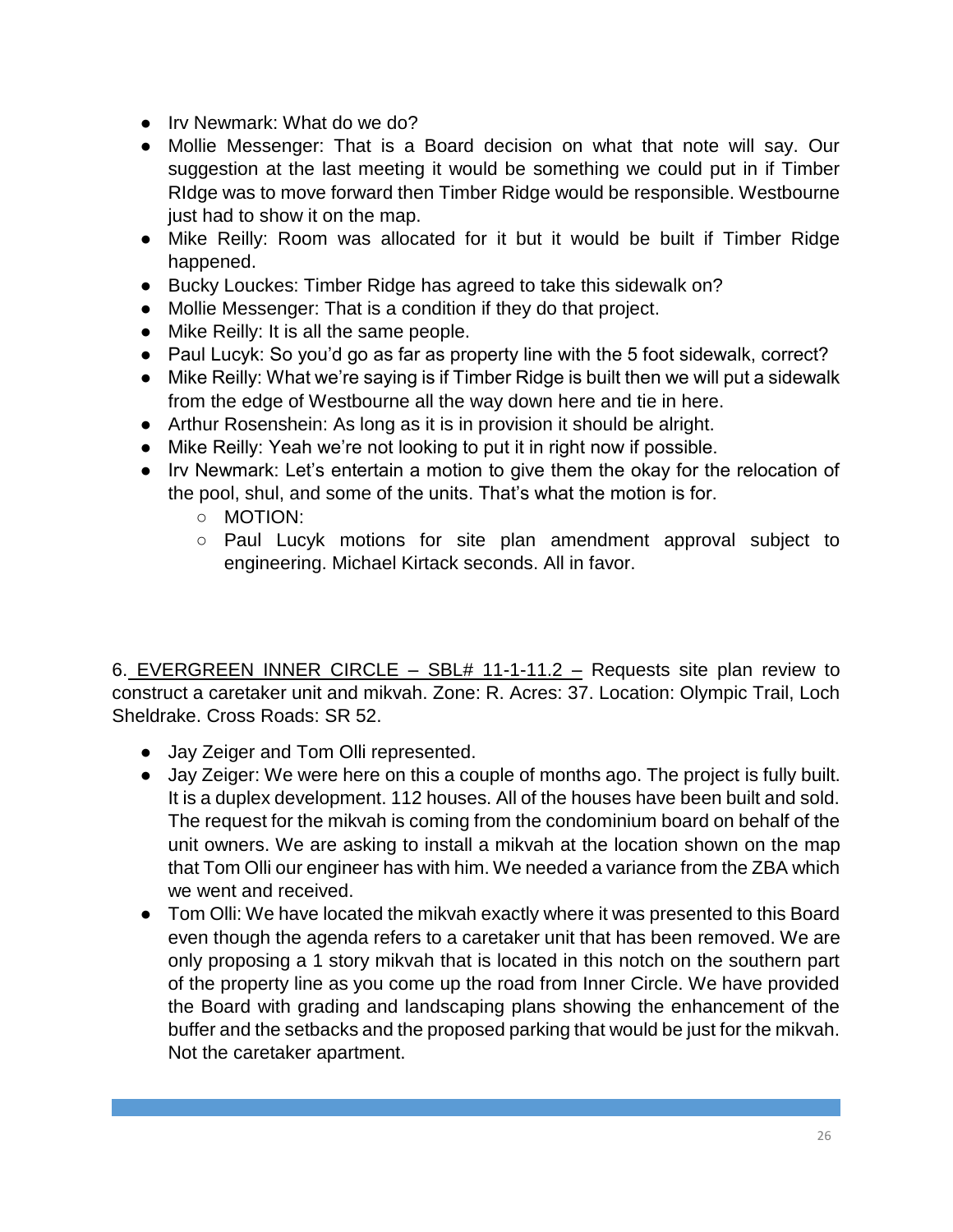- Jay Zeiger: The mikvah is for the development it is not a public mikvah. We expect most if not all of the users will be walking there.
- Tom Olli: Correct. We do have parking for anybody that would come for any maintenance or repair of the building. We are only showing 3 spaces and a handicap accessible space. There are entrances from the front and there are entrances and access to maintenance on the rear. We do have to relocate a short length of the storm water swale that currently runs along the road. We will replace that with an enlarged bioretention area just down stream. We have shown the details for that. I also brought with me the layout of the proposed mikvah as well as some architectural elevations of the mikvah. Jay can provide from the applicants point of view if these need to go to architectural consultant.
- Irv Newmark: (inaudible)
- Mollie Messenger: The Planning Board has the discretion to send anything to the architectural consultant. If this Board doesn't feel as though that this building doesn't need to be seen by the consultant you don't have to send them.
- Irv Newmark: Below that buffer zone what is that property?
- Tom Olli: Grandview.
- Mollie Messenger: Which is really pretty.
- Tom Olli: 52 is way down here. This is probably 150 feet elevation.
- Helen Budrock: It is not publicly visible.
- Mollie Messenger: There are just some technical things. There will be a review. The drainage to the bioretention needs to be moved a certain way. You and Ken will discuss that.
- Tom Olli: Absolutely:
- Paul Lucyk: How deep is the mikvah off the original grade of the ground?
- Tom Olli: The first floor is right above grade. There is very little fill. At this corner there is about a 1 foot fill from the existing grade. That grade will be carried all the way around.
- Paul Lucyk: The mikvah itself, is there a way of draining that? They are usually 8 foot down.
- Tom Olli: The mikvah is sitting right around 5 feet of water level. We have a drain that has been designed. We have adequate depth to be able to drain.
- Paul Lucyk: A footing drain?
- Tom Olli: Footing drains have to go to (inaudible).
- Paul Lucyk: Is there a place to put that?
- Tom Olli: Absolutely. This is a fairly steep hill going down this direction.
- Mollie Messenger: In your original application there was a mikvah and a caretakers unit. Do you still have a need for a caretakers unit or is that just not happening?
- Jay Zeiger: They would love to have a caretaker but right now they don't have one on site. It is not part of this application. The Zoning Board was not in favor of it.
- Mollie Messenger: I just didn't know if there were alternate plans.